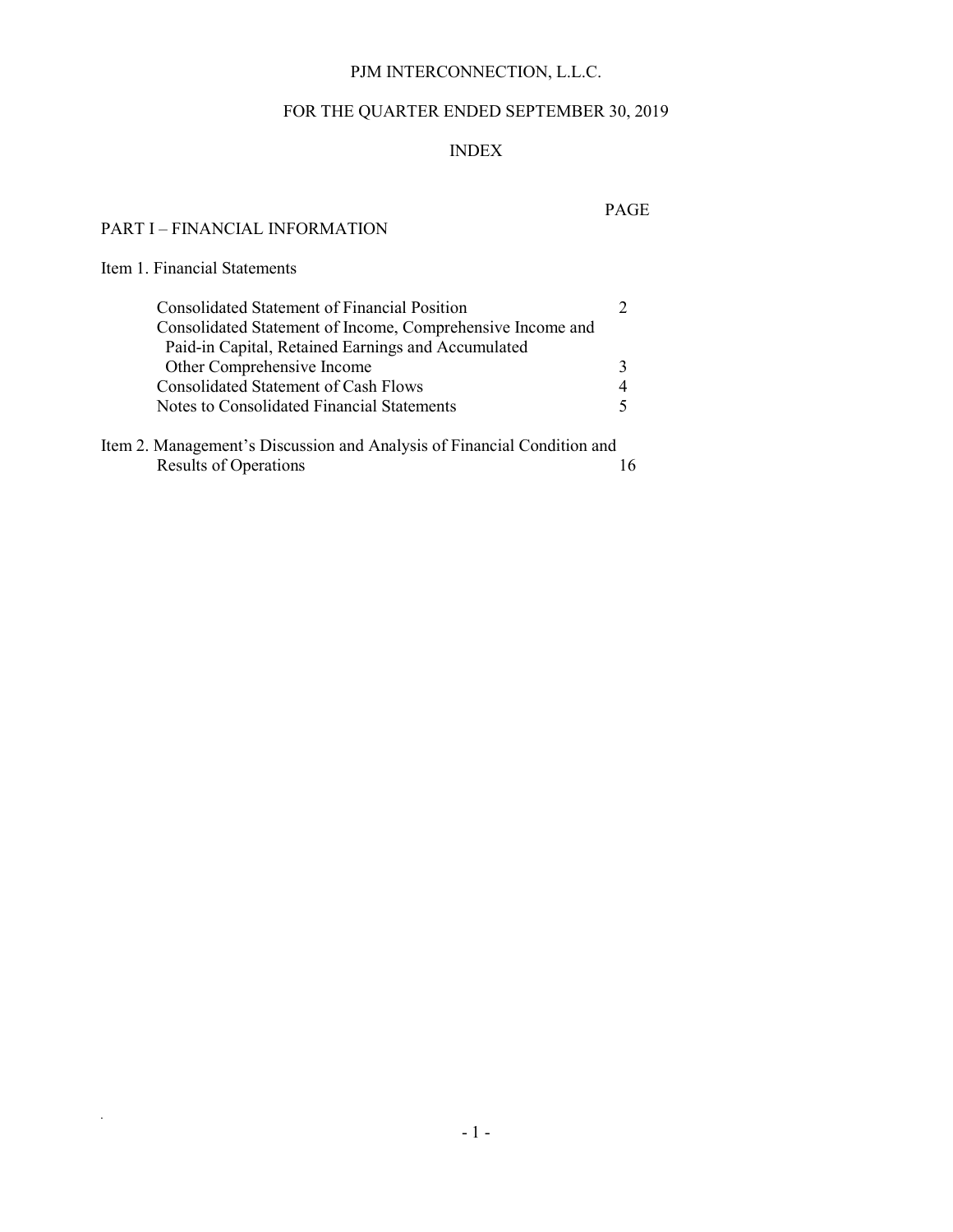#### **PJM INTERCONNECTION, L.L.C. Consolidated Statements of Financial Position** (\$ in thousands)

|                                                                                                     | September 30, 2019         | December 31, 2018 |                      |  |
|-----------------------------------------------------------------------------------------------------|----------------------------|-------------------|----------------------|--|
| <b>Assets</b>                                                                                       |                            |                   |                      |  |
| Current assets:                                                                                     |                            |                   |                      |  |
| Deposits on hand                                                                                    | \$<br>1,553,481            | \$                | 1,500,794            |  |
| Operating cash                                                                                      | 22,886                     |                   | 362,285              |  |
| Receivables                                                                                         | 40,556                     |                   | 39,694               |  |
| Study and interconnection receivables                                                               | 5,873                      |                   | 9,457                |  |
| Prepaid income taxes                                                                                | 1,674                      |                   | 2,481                |  |
| Prepaid expenses and other                                                                          | 11,438                     |                   | 9,778                |  |
| Note receivable                                                                                     | 988                        |                   | 1,786                |  |
| Non-current assets:                                                                                 | 1,636,896                  |                   | 1,926,275            |  |
| Fixed assets, net of accumulated depreciation and amortization of \$703,304 and \$675,440           | 88,523                     |                   | 97,551               |  |
| Land                                                                                                | 1,420                      |                   | 1,420                |  |
| Projects in development                                                                             | 49,566                     |                   | 35,047               |  |
| Deferred recovery of pension and postretirement costs                                               | 32,142                     |                   | 30,092               |  |
| Deferred income taxes, net of valuation allowance                                                   | 26,814                     |                   | 26,431               |  |
| Note receivable                                                                                     |                            |                   |                      |  |
| Other                                                                                               | 803                        |                   | 550                  |  |
|                                                                                                     | 25,378                     |                   | 22,300               |  |
| <b>Total assets</b>                                                                                 | \$<br>224,646<br>1,861,542 | \$                | 213,391<br>2,139,666 |  |
|                                                                                                     |                            |                   |                      |  |
| Liabilities, paid-in capital, retained earnings                                                     |                            |                   |                      |  |
| and accumulated other comprehensive income                                                          |                            |                   |                      |  |
| Current liabilities:                                                                                |                            |                   |                      |  |
| Accounts payable and accrued expenses                                                               | \$<br>21,231               | \$                | 33,962               |  |
| Due to members                                                                                      | 61,104                     |                   | 404,980              |  |
| Study and interconnection payables                                                                  | 6,095                      |                   | 9,247                |  |
| Accrued payroll and benefits                                                                        | 25,987                     |                   | 28,383               |  |
| Revolving line of credit                                                                            | 13,334                     |                   |                      |  |
| Current portion of long-term debt                                                                   | 2,886                      |                   | 2,886                |  |
| Current portion of capital lease                                                                    | 1,763                      |                   | 1,707                |  |
| Deferred regulatory liability                                                                       | 17,233                     |                   | 6,393                |  |
| Deferred revenue                                                                                    | 1,018                      |                   | 3,443                |  |
| Postretirement healthcare benefits liability                                                        | 1,398                      |                   | 1,327                |  |
| Other employee benefits                                                                             | 371                        |                   | 227                  |  |
| Deposits                                                                                            | 1,553,481                  |                   | 1,500,794            |  |
|                                                                                                     | 1,705,901                  |                   | 1,993,349            |  |
| Non-current liabilities:                                                                            |                            |                   |                      |  |
| Long-term debt                                                                                      | 14,428                     |                   | 16,593               |  |
| Long-term capital lease                                                                             | 13,738                     |                   | 15,067               |  |
| Deferred regulatory liability                                                                       | 18,025                     |                   | 17,843               |  |
| Interest rate swap                                                                                  | 774                        |                   | 325                  |  |
| Pension benefits liability                                                                          | 22,386                     |                   | 15,415               |  |
| Postretirement healthcare benefits liability                                                        | 44,644                     |                   | 43,459               |  |
| Other employee benefits                                                                             | 31,250                     |                   | 27,646               |  |
|                                                                                                     | 145,245                    |                   | 136,348              |  |
| <b>Total liabilities</b>                                                                            | 1,851,146                  |                   | 2,129,697            |  |
| Commitments and contingencies (Note 13)                                                             |                            |                   |                      |  |
| Paid in capital                                                                                     | 722                        |                   | 722                  |  |
| Retained earnings                                                                                   | 9,506                      |                   | 8,286                |  |
| Accumulated other comprehensive income                                                              | 168                        |                   | 961                  |  |
| Total paid-in capital, retained earnings and accumulated other comprehensive income                 | 10,396                     |                   | 9,969                |  |
| Total liabilities, paid-in capital, retained earnings and accumulated other<br>comprehensive income | 1,861,542                  | \$                | 2,139,666            |  |
|                                                                                                     |                            |                   |                      |  |

The accompanying notes are an integral part of these consolidated financial statements.

*.*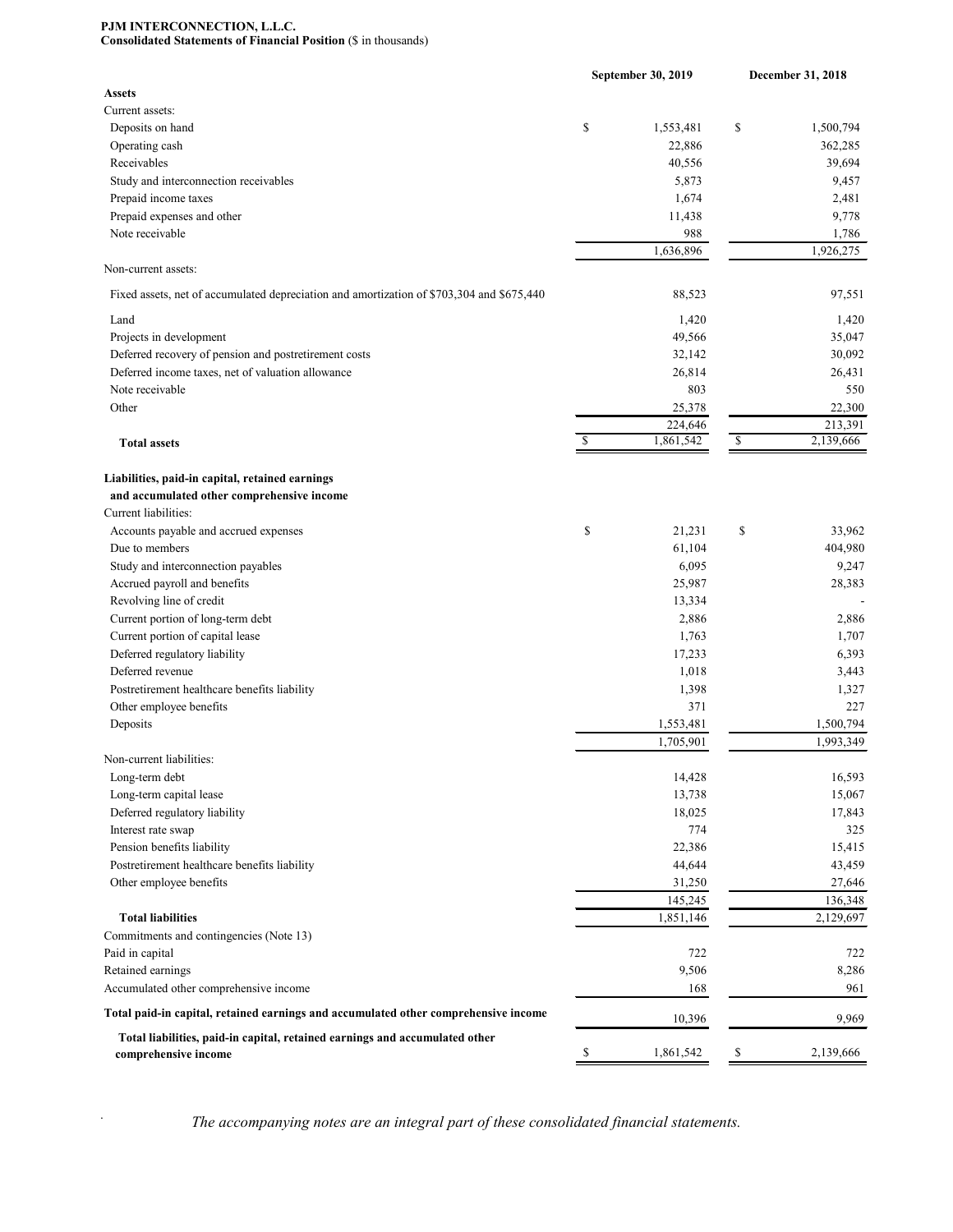### **PJM INTERCONNECTION, L.L.C.**

# **Consolidated Statements of Income, Comprehensive Income and Paid-in Capital, Retained Earnings and Accumulated Other Comprehensive Income (Loss)**

**(\$ in thousands)**

*.*

|                                          |    | Three months ended |              | Nine months ended |           |                          |          |  |  |
|------------------------------------------|----|--------------------|--------------|-------------------|-----------|--------------------------|----------|--|--|
|                                          |    | 2019               | 2018         |                   | 2019      |                          | 2018     |  |  |
| <b>Income</b>                            |    |                    |              |                   |           |                          |          |  |  |
| Operating revenue:                       |    |                    |              |                   |           |                          |          |  |  |
| Service fees                             | \$ | 86,790             | \$<br>83,181 | \$                | 243,174   | \$                       | 234,051  |  |  |
| Deferred regulatory (expense)            |    | (17,070)           | (11, 408)    |                   | (25, 377) |                          | (21,757) |  |  |
| FERC fees reimbursement                  |    | 17,635             | 17,499       |                   | 48,627    |                          | 48,587   |  |  |
| Study and interconnection fees           |    | 1,064              | 944          |                   | 3,063     |                          | 2,957    |  |  |
| Membership fees                          |    | 862                | 925          |                   | 2,718     |                          | 2,739    |  |  |
| Other                                    |    | 1,476              | 801          |                   | 3,825     |                          | 3,643    |  |  |
| Total operating revenue                  |    | 90,757             | 91,942       |                   | 276,030   |                          | 270,220  |  |  |
| Operating expenses:                      |    |                    |              |                   |           |                          |          |  |  |
| Compensation                             |    | 34,446             | 36,230       |                   | 110,008   |                          | 105,099  |  |  |
| FERC fees                                |    | 17,635             | 17,499       |                   | 48,627    |                          | 48,587   |  |  |
| Outside services                         |    | 15,063             | 13,179       |                   | 44,582    |                          | 40,635   |  |  |
| Depreciation and amortization            |    | 8,903              | 11,929       |                   | 27,875    |                          | 35,328   |  |  |
| Software licenses and fees               |    | 4,661              | 4,877        |                   | 14,085    |                          | 13,168   |  |  |
| Other expenses                           |    | 2,175              | 2,750        |                   | 8,583     |                          | 10,002   |  |  |
| Pension benefits                         |    | 2,275              | 1,923        |                   | 6,762     |                          | 5,985    |  |  |
| Computer maintenance and office supplies |    | 1,677              | 1,178        |                   | 6,589     |                          | 5,015    |  |  |
| Study and interconnection services       |    | 1,064              | 944          |                   | 3,063     |                          | 2,957    |  |  |
| Lease expenses                           |    | 492                | 490          |                   | 1,467     |                          | 1,428    |  |  |
| Postretirement healthcare benefits       |    | 220                | 393          |                   | 693       |                          | 1,179    |  |  |
| Total operating expenses                 |    | 88,611             | 91,392       |                   | 272,334   |                          | 269,383  |  |  |
| Operating income                         |    | 2,146              | 550          |                   | 3,696     |                          | 837      |  |  |
| Other (expense) income:                  |    |                    |              |                   |           |                          |          |  |  |
| Interest income                          |    | 8,463              | 4,273        |                   | 26,423    |                          | 9,386    |  |  |
| Interest expense                         |    | 8,806              | 4,437        |                   | 27,464    |                          | 9,056    |  |  |
| Total other (expense) income             |    | (343)              | (164)        |                   | (1,041)   |                          | 330      |  |  |
| Income before income taxes               |    | 1,803              | 386          |                   | 2,655     |                          | 1,167    |  |  |
| Income tax expense                       |    | 1,023              | 243          |                   | 1,435     |                          | 675      |  |  |
| Net income                               | S  | 780                | \$<br>143    | $\mathcal{S}$     | 1,220     | $\overline{\mathcal{S}}$ | 492      |  |  |
| Paid in capital, retained earnings and   |    |                    |              |                   |           |                          |          |  |  |
| accumulated other comprehensive income   |    |                    |              |                   |           |                          |          |  |  |
| (loss)                                   |    |                    |              |                   |           |                          |          |  |  |
| Beginning balance                        |    | 9,579              | 9,184        |                   | 9,969     |                          | 8,590    |  |  |
| Net income                               |    | 780                | 143          |                   | 1,220     |                          | 492      |  |  |
| Other comprehensive income (loss)        |    | 37                 | 45           |                   | (793)     |                          | 290      |  |  |
| Ending balance                           | \$ | 10,396             | \$<br>9,372  | \$                | 10,396    | \$                       | 9,372    |  |  |

*The accompanying notes are an integral part of these consolidated financial statements.*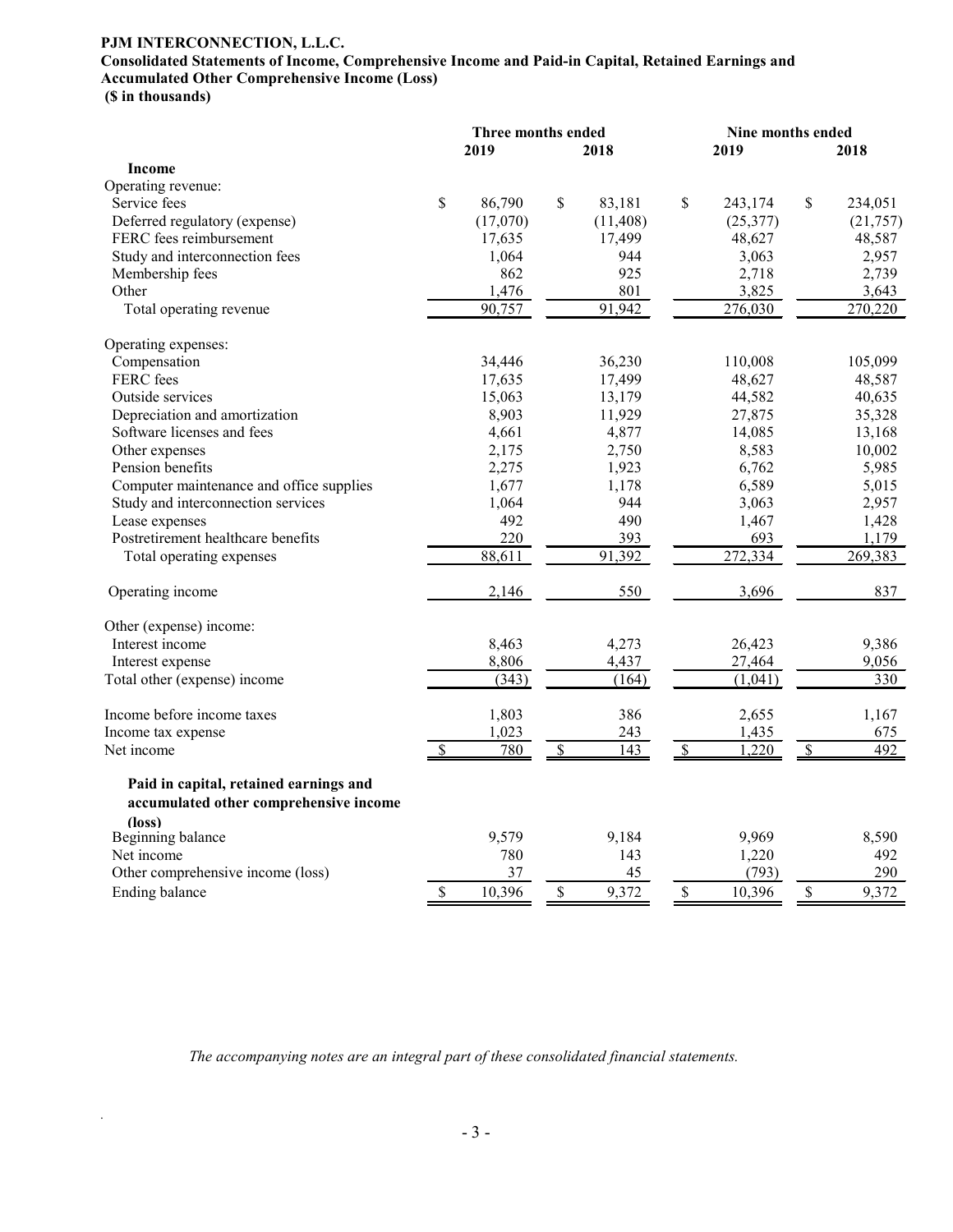### **PJM INTERCONNECTION, L.L.C. Consolidated Statements of Cash Flows (\$ in thousands)**

*.*

|                                                                                            |                 | Nine months ended |
|--------------------------------------------------------------------------------------------|-----------------|-------------------|
|                                                                                            |                 | September 30,     |
|                                                                                            | 2019            | 2018              |
| Cash flows from operating activities:                                                      |                 |                   |
| Net income                                                                                 | \$<br>1,220     | \$<br>492         |
| Adjustments:                                                                               |                 |                   |
| Depreciation and amortization expense                                                      | 27,875          | 35,328            |
| Deferred income taxes, net of valuation allowance                                          | (383)           | (4,743)           |
| Deferred recovery of pension and postretirement costs                                      | (2,050)         | 158               |
| Deferred regulatory liability                                                              | 25,363          | 21,775            |
| Employee benefit expense greater (less than) than funding                                  | 11,975          | (41, 323)         |
| Net fair value changes related to interest rate swap                                       | 449             | (458)             |
| Changes in assets and liabilities:                                                         |                 |                   |
| (Increase) decrease in receivables                                                         | (862)           | 54,713            |
| Decrease (increase) in study and interconnection receivables                               | 3,584           | (4,058)           |
| (Increase) in prepaid expenses and other                                                   | (6,804)         | (612)             |
| Decrease in deferred FERC fees                                                             |                 | 1,672             |
| Decrease in prepaid income taxes                                                           | 807             | 6,268             |
| (Decrease) in accounts payable and accrued expenses                                        | (14, 149)       | (15,706)          |
| (Decrease) increase in study and interconnection payables                                  | (3,152)         | 3,948             |
| (Decrease) in accrued payroll and benefits                                                 | (2,396)         | (4,385)           |
| (Decrease) in deferred revenue                                                             | (2, 425)        | (2, 450)          |
| Refunds to members                                                                         | (14, 341)       | (2,189)           |
| Net cash provided by operating activities                                                  | 24,711          | 48,430            |
| Cash flows (used in) investing activities:                                                 |                 |                   |
| Cost of projects in development                                                            | (31,948)        | (28, 508)         |
| Note receivable                                                                            | 545             | 1,467             |
| Net cash (used in) investing activities                                                    | (31, 403)       | (27, 041)         |
| Cash flows (used in) from financing activities:                                            |                 |                   |
| Borrowings under line of credit                                                            | 470,745         | 452,855           |
| Repayments under line of credit                                                            | (457, 411)      | (452, 855)        |
| Borrowings of long-term debt                                                               |                 | 20,200            |
| Repayments of long-term debt                                                               | (2,165)         | (20, 746)         |
| (Decrease) increase in due to members                                                      | (343, 876)      | 67,398            |
| Increase in deposits                                                                       | 52,687          | 225,468           |
| Net cash (used in) provided by financing activities                                        | (280, 020)      | 292,320           |
| Net (decrease) increase in cash and cash equivalents                                       | (286, 712)      | 313,709           |
| Cash and cash equivalents balance (including customer deposits), beginning of year         | 1,863,079       | 1,767,065         |
| Cash and cash equivalents balance (including customer deposits), end of period             | \$<br>1,576,367 | \$<br>2,080,774   |
| Noncash activity:                                                                          |                 |                   |
| Projects in development additions included in ending accounts payable and accrued expenses | 1,418           | 1,494             |
|                                                                                            |                 |                   |

The accompanying notes are an integral part of these consolidated financial statements.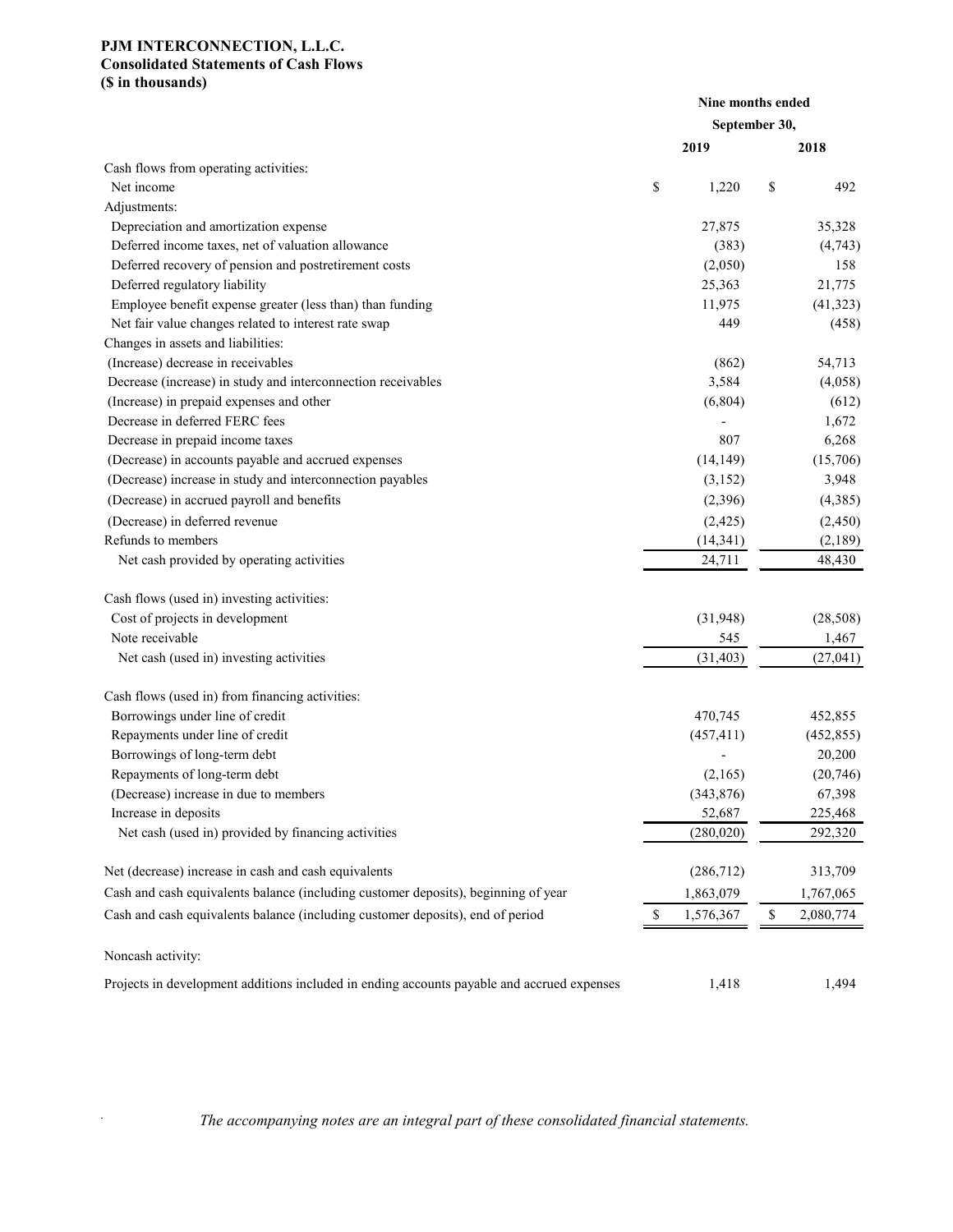**PJM Interconnection, L.L.C. Notes to the Consolidated Financial Statements September 30, 2019 (\$ in tables in thousands, unless otherwise noted)**

### **1. Company Overview**

#### **Basis of Presentation**

The accompanying consolidated financial statements have been prepared on an accrual basis in accordance with generally accepted accounting principles (GAAP) and include the accounts of PJM Interconnection, L.L.C. and its wholly-owned subsidiaries (collectively referred to herein as PJM or the Company). All intercompany transactions and balances have been eliminated.

The preparation of financial statements in conformity with GAAP in the United States of America requires management to make estimates and assumptions that affect the amounts reported in the financial statements and accompanying disclosures. These estimates are based on management's best knowledge of current events and actions the Company may undertake in the future. Actual results may ultimately differ from estimates.

The interim financial data as of September 30, 2019 and for the three-month and nine-month periods ended September 30, 2019 and September 30, 2018 are unaudited; however, in the opinion of the Company, the interim data includes those adjustments of a normal recurring nature necessary for a fair statement of the results of the interim periods.

These footnotes should be read in conjunction with the Company's 2018 consolidated financial statements and footnotes.

PJM has performed an evaluation of subsequent events through November 8, 2019, which is the date the financial statements were issued.

### **Adoption of New Accounting Standards**

#### **Revenue Recognition**

In May 2014, the Financial Accounting Standards Board issued authoritative guidance to provide a single, comprehensive revenue recognition model for contracts with customers. The guidance contains principles that the Company will apply to determine the measurement and timing of revenue recognition. The guidance is effective for annual reporting periods beginning after December 15, 2018, and was adopted by PJM on January 1, 2019. The guidance has been adopted utilizing the modified retrospective approach whereby prior periods have not been restated.

The Company has reviewed its revenue recognition policies to ensure compliance with the requirements of the guidance and has determined adoption did not have a material impact on current revenue recognition policies. Under the standard, PJM is required to provide more comprehensive revenue disclosures to allow financial statement users to understand the nature, amount, timing, and uncertainty of revenue and cash flows arising from contracts with customers.

### *Disaggregated Revenues*

*.*

The Company has included in the table below disaggregation of PJM service fee revenues by subsidiary Schedule as defined in Schedule 9 of the Company's Open Access Transmission Tariff (Tariff).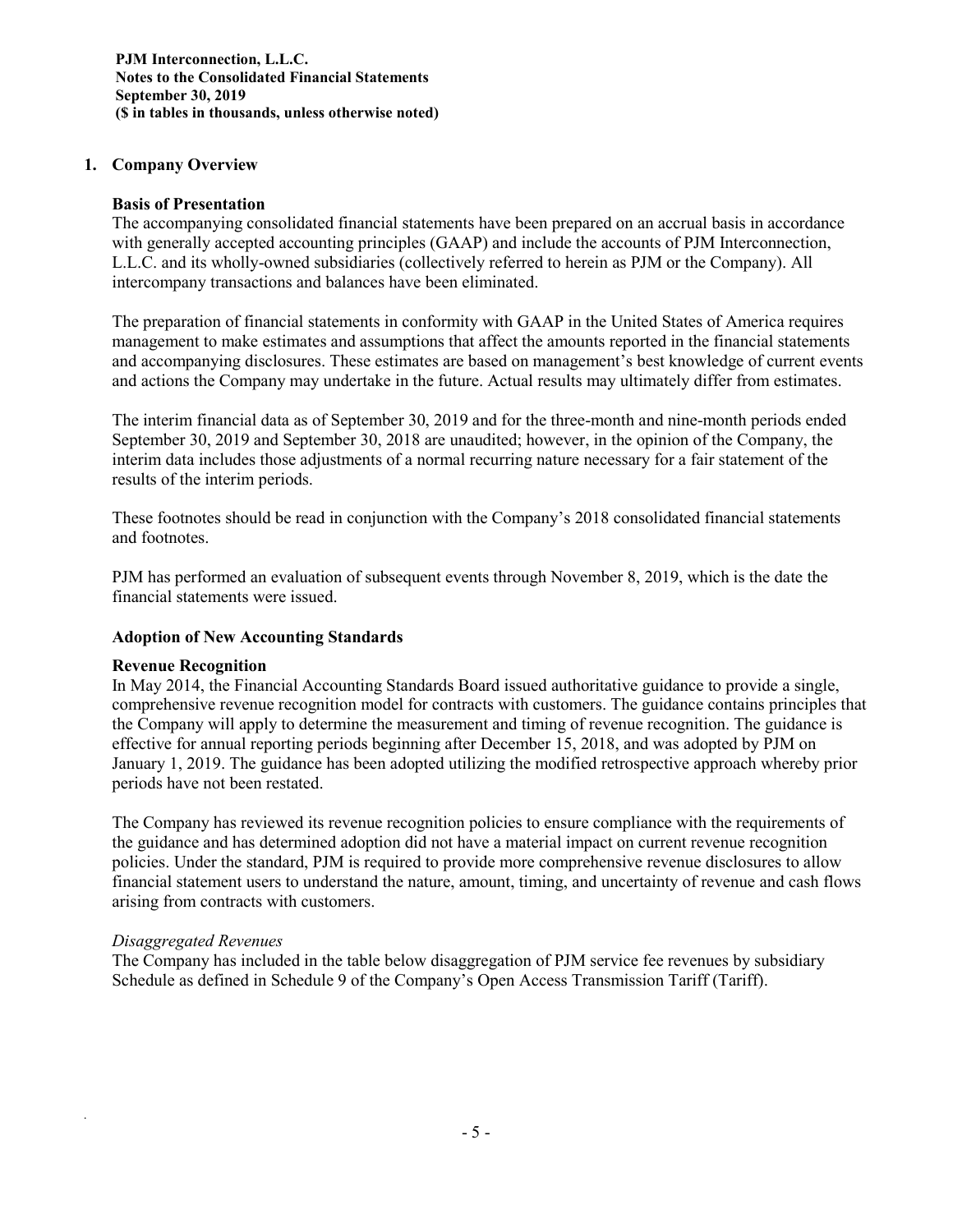|                                                     | Three-months ended<br><b>September 30, 2019</b> |        |   | Nine-months ended<br><b>September 30, 2019</b> |
|-----------------------------------------------------|-------------------------------------------------|--------|---|------------------------------------------------|
| PJM stated rate revenues                            |                                                 |        |   |                                                |
| Control area administration service                 | \$                                              | 49,055 | S | 135,264                                        |
| FTR administration service                          |                                                 | 8,014  |   | 24,339                                         |
| Market support service                              |                                                 | 23,049 |   | 63,453                                         |
| Regulation and frequency response                   |                                                 | 675    |   | 1,958                                          |
| Capacity resource and obligation management service |                                                 | 3,726  |   | 11,052                                         |
|                                                     |                                                 | 84,519 |   | 236,066                                        |
| PJM Settlement service fees                         |                                                 | 2,271  |   | 7,108                                          |
| Total service fees                                  |                                                 | 86,790 |   | 243,174                                        |

For the three-month and nine-month periods ended September 30, 2019, PJM Connext, LLC (PJM Connext) recorded consolidated revenue of \$1.5 million and \$3.8 million, respectively, which is included in other income in the Consolidated Statements of Income, Comprehensive Income and Paid-in Capital, Retained Earnings and Accumulated Other Comprehensive Income.

#### *Contract Balances*

*.*

PJM and PJM Connext membership fees, which are billed and collected in advance of the year for which they apply, are recognized as revenue ratably over the related annual membership period. Under the revenue guidance, membership fees, recorded as deferred revenue, are considered contract liabilities. The January 1, 2019 opening balance of deferred revenue resulting from contracts with customers was \$3.4 million. The September 30, 2019 closing balance of deferred revenue resulting from contracts with customers was \$1.0 million. The amount of revenue recognized in the period that was included in the opening contract liability balance was \$2.4 million. PJM expects to recognize \$1.0 million of PJM membership fees revenue during the remaining three months of 2019.

There were no material contract assets as of September 30, 2019.

PJM's accounts receivables at September 30, 2019, consisted of the following:

| Billed:                                     | <b>September 30, 2019</b> |
|---------------------------------------------|---------------------------|
|                                             |                           |
| PJM Connext                                 | 977                       |
|                                             | 977                       |
| Unbilled:                                   |                           |
| PJM service fees, net of refunds to members | 27,290                    |
| PJM recovery of pass-through charges        | 8,224                     |
| Default allocation assessment               | 4,065                     |
|                                             | 39,579                    |
|                                             | 40.556                    |
|                                             |                           |

PJM's member companies are billed on a monthly basis for recovery of PJM and PJM Settlement's administrative costs under the Tariff.

All study and interconnection receivables were billed at September 30, 2019.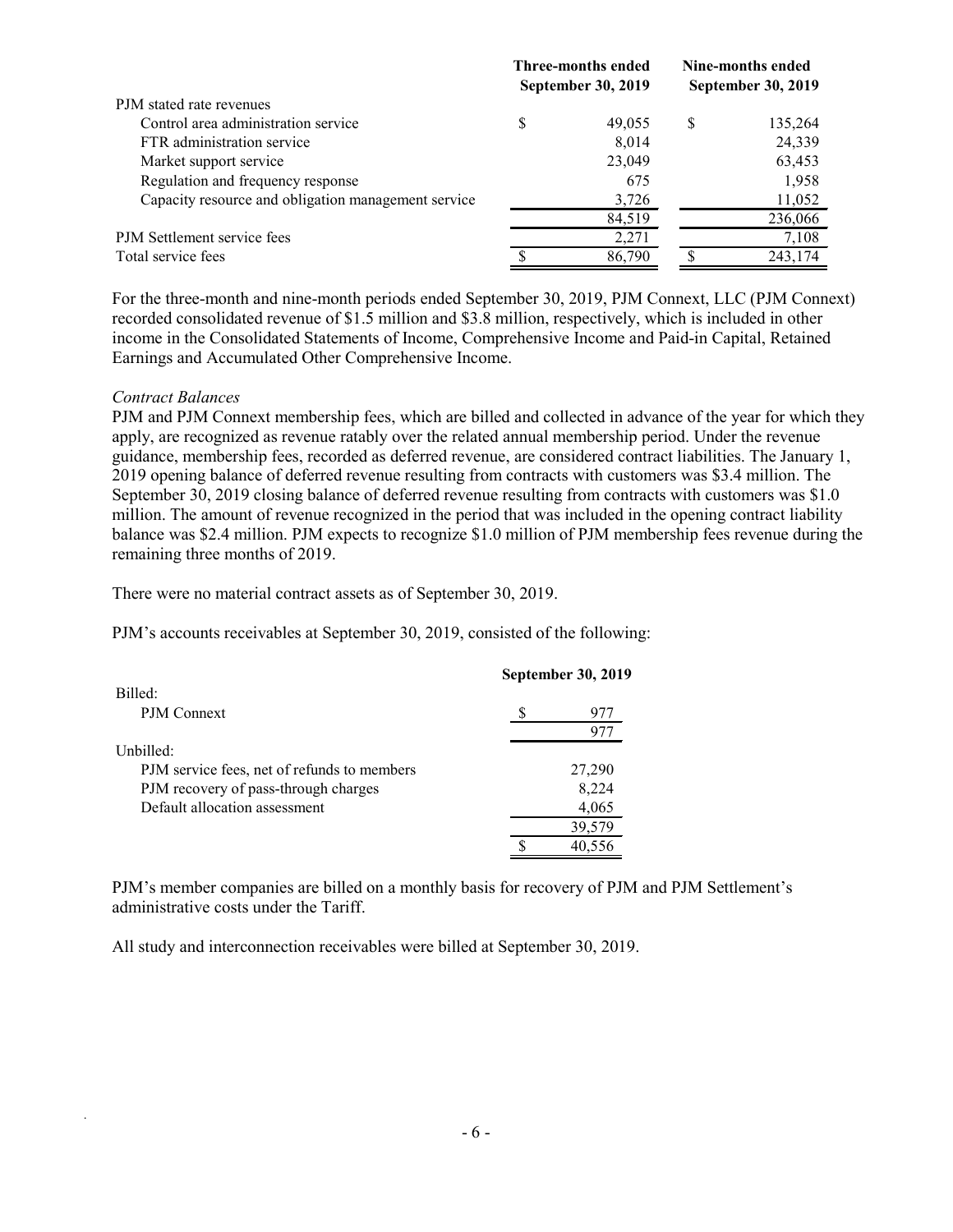### **2. Deferred Regulatory Liability**

*.*

PJM recovers fees for the administrative services it provides under its Tariff, pursuant to a stated-rate.

The stated-rate tariff provides for the accumulation of a financial reserve. PJM is permitted to maintain a reserve as a deferred regulatory liability in an amount up to 6 percent of its annual stated-rate revenues, except that beginning for 2020 and every third year thereafter, the financial reserve must be reduced to 2 percent of annual stated-rate revenues. The amount accumulated under the financial reserve provision is classified as a non-current liability in the Company's Consolidated Statements of Financial Position. On a quarterly basis, PJM refunds the deferred regulatory liability balance in excess of the permitted financial reserve for the previous quarter. The quarterly refund rate is established after the financial close of each quarter, and refunds are distributed to the members on a prospective basis in the following quarter. During the first nine months of 2019 and 2018, PJM made refunds of \$14.3 million and \$2.2 million, respectively.

Any under or over refund amounts will be reflected in the deferred regulatory liability activity in the following quarter.

For PJM Settlement, Inc. (PJM Settlement) the deferred regulatory liability is defined in its rate schedule in the Tariff and is equal to revenues collected in excess of accrual-basis expenses. This balance is refunded quarterly. The quarterly refund rate is established after the financial close of each quarter, and refunds are distributed to the members on a prospective basis in the following quarter. The PJM Settlement rate schedule does not include a financial reserve element.

PJM recognizes deferred regulatory income in the revenue section of the Consolidated Statements of Income, Comprehensive Income and Paid-in Capital, Retained Earnings and Accumulated Other Comprehensive Income for the amount by which service fee revenues pursuant to the rate schedules differ from applicable expenses in the reporting period. The amount by which cumulative revenues under the rate schedules exceed cumulative expenses and refunds is reported as a deferred regulatory liability in the Consolidated Statements of Financial Position. In circumstances in which revenues are less than expenses, PJM reduces the deferred regulatory liability with an offset to deferred regulatory expense.

At September 30, 2019 and December 31, 2018, the deferred regulatory liability was \$35.2 million and \$24.2 million, respectively. At September 30, 2019 and December 31, 2018, the current portion of the deferred regulatory liability was \$17.2 million and \$6.4 million representing PJM and PJM Settlement's expected refunds to members during the subsequent quarter. The non-current portion of the deferred regulatory liability of \$18.0 million and \$17.8 million represents the amount of PJM's reserve at September 30, 2019 and December 31, 2018, respectively.

PJM Settlement recovers its administrative costs under a separate schedule in the Tariff.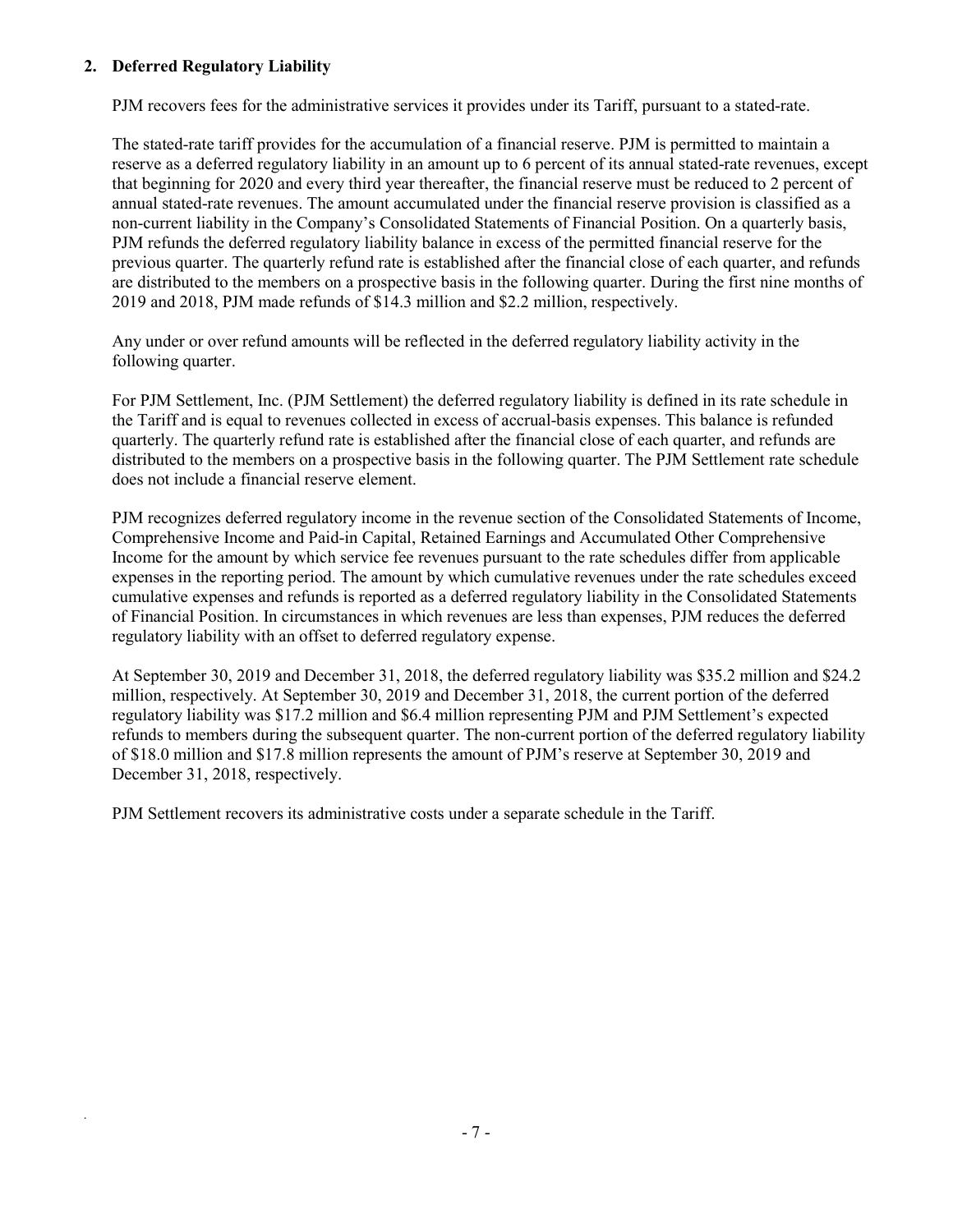### **3. Note Receivable**

On March 21, 2008, FERC approved a settlement to restructure the relationship between PJM and PJM's former Market Monitoring Unit. As part of the settlement, the Market Monitoring Unit and its functions transitioned from being an internal PJM department to an external independent market monitor, Monitoring Analytics, LLC (MA). MA operates independent of PJM management and the Board of Managers. In order to facilitate the externalization of this function and as part of the settlement agreement approved by FERC, PJM entered into a revolving loan agreement with MA in March 2008. The revolving loan agreement was extended in November 2018 to March 31, 2026.

The purpose of the PJM revolving loan to MA is to fund capital needs associated with MA's technology systems and working capital needs related to MA's responsibilities per Attachment M of the Tariff to monitor the markets administered by PJM. The revolving loan has a capacity of \$11 million and is secured by MA's accounts receivable and future collections of accounts receivable. At September 30, 2019 and December 31, 2018, the interest rate on the revolving loan agreement between PJM and MA was 5.00 percent and 5.50 percent, respectively. The interest rate on all loan advances is equal to the PNC Bank Base Rate. The PNC Bank Base Rate is the highest of (A) the Prime Rate, (B) the sum of the Federal Funds Rate plus 50 basis points (0.50 percent), or (C) the sum of the Daily London Interbank Offered Rate (LIBOR) plus 100 basis points (1.0 percent).

At September 30, 2019 and December 31, 2018, the outstanding balance due from MA recorded by PJM as a note receivable was \$1.8 million and \$2.3 million, respectively. At September 30, 2019 and December 31, 2018, the current portion of the note receivable was \$1.0 million and \$1.8 million, respectively. The current balance at September 30, 2019 represents the amount to be repaid in the next twelve months. The non-current portion of the note receivable was \$0.8 million at September 30, 2019 and \$0.5 million at December 31, 2018.

# **4. Short-Term Debt**

*.*

# *PNC Revolving Line of Credit*

On March 1, 2018 PJM amended and restated the existing revolving credit agreement with PNC Bank (PNC), increasing the capacity from \$100 million to \$150 million. PJM received approval from FERC to continue to borrow under this amended facility and to increase the unsecured promissory note on January 19, 2018. The facility terminates on January 31, 2020, and can be extended automatically through February 28, 2021, with FERC authorization. The revolving line of credit is unsecured and available to fund short-term cash obligations.

Under the loan covenants for the revolving credit agreement, PJM is required to meet certain financial and non-financial covenants. PJM was in compliance with these covenants as of September 30, 2019. At September 30, 2019 there was \$13.3 million outstanding under the revolving credit agreement. At December 31, 2018, there were no amounts outstanding under the revolving credit agreement. The interest rate on borrowings under this revolving credit agreement is based on the 30-day LIBOR. At September 30, 2019, the interest rate was 2.640 percent.

The amended facility also has a commitment fee of 6.00 basis points on the unused balance. This fee is calculated daily and paid quarterly.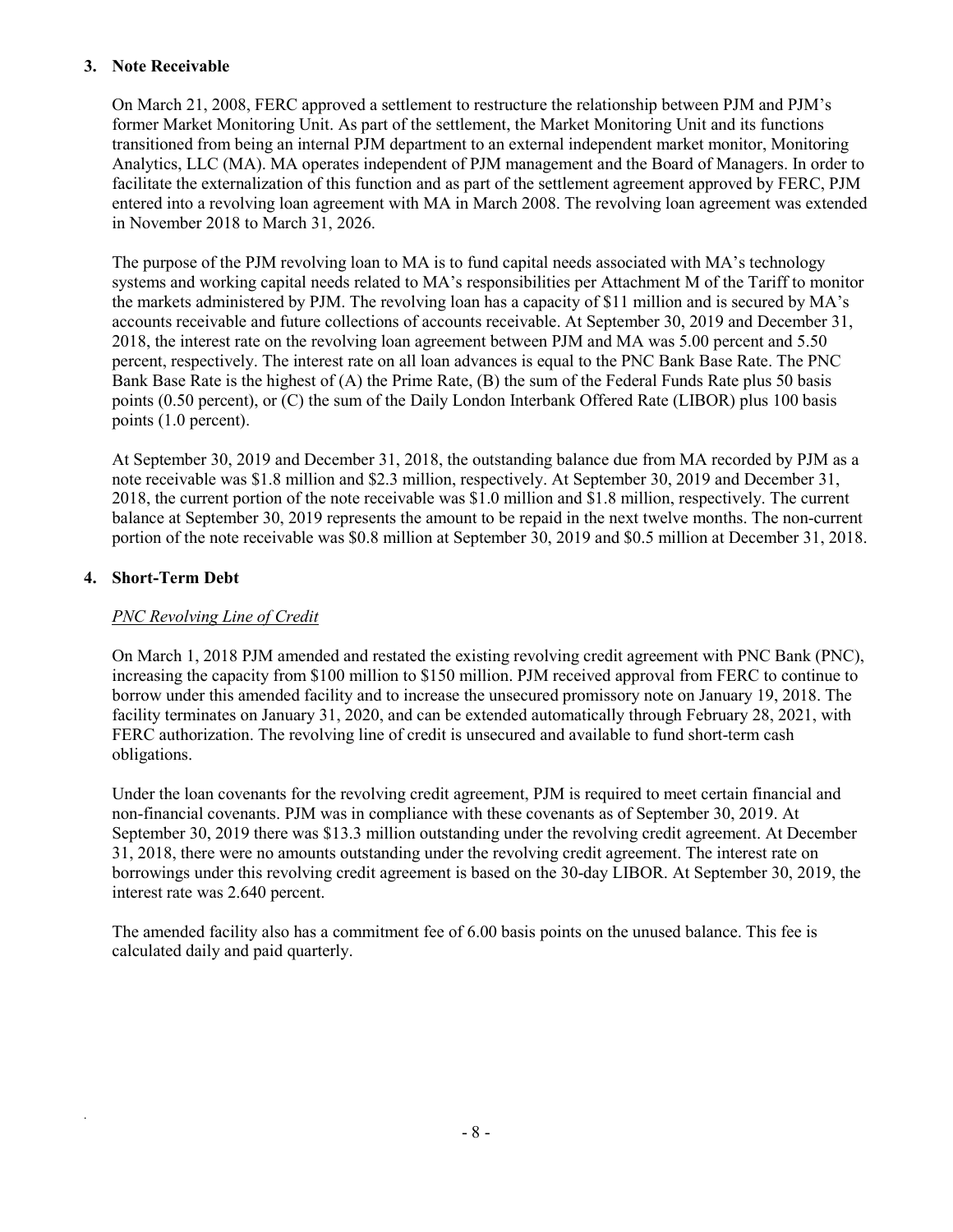# **5. Long-Term Debt and Derivative Financial Instrument – Interest Rate Swap**

### *Bank of America Bank Loan Agreement*

On June 28, 2018, FERC approved PJM's request to refinance the Company's bank loan with PNC through a new term loan from Bank of America (BoA). On July 20, 2018, PJM entered into a \$20.2 million loan agreement with BoA. The BoA term loan has a seven-year term and is unsecured. Payments on the term loan are due quarterly.

As of September 30, 2019 and December 31, 2018, the outstanding borrowings under the term loan were \$17.3 million and \$19.5 million, respectively. As defined in the loan agreement, the term loan bears interest at a rate per annum equal to the LIBOR rate plus a spread of 65 basis points (0.65 percent). As of September 30, 2019 the interest rate was 2.74 percent.

Under the loan agreement, PJM is required to meet certain financial and non-financial covenants. PJM was in compliance with these covenants as of September 30, 2019.

### *Derivative Financial Instrument - Interest Rate Swap*

*.*

To manage interest rate risk associated with the \$20.2 million loan agreement with BoA, the Company entered into an interest rate swap agreement with BoA effective August 1, 2018. The interest rate swap agreement effectively fixes the interest payments of the Company's floating rate debt instrument at a rate of 3.62 percent. The term of the interest rate swap matches the term of the loan.

While PJM has entered into an economic hedge of its interest rate, the Company has elected not to designate this instrument as a cash flow or fair value hedge for accounting purposes. Accordingly, the interest rate swap is carried at fair value in the Consolidated Statements of Financial Position with changes in fair value recorded through earnings. At September 30, 2019 and December 31, 2018, the fair value of the swap was a liability of \$0.8 million and \$0.3 million, respectively.

For the three-month periods ended September 30, 2019 and September 30, 2018, PJM recognized a \$0.1 million loss and \$0.1 million gain, respectively, as interest expense in the Consolidated Statements of Income, Comprehensive Income and Paid-in Capital, Retained Earnings and Accumulated Other Comprehensive Income.

For the nine-month periods ended September 30, 2019 and September 30, 2018, PJM recognized a \$0.5 million loss and \$0.5 million gain, respectively, as interest expense in the Consolidated Statements of Income, Comprehensive Income and Paid-in Capital, Retained Earnings and Accumulated Other Comprehensive Income.

The Company does not hold or issue financial instruments for speculative or trading purposes for its own account.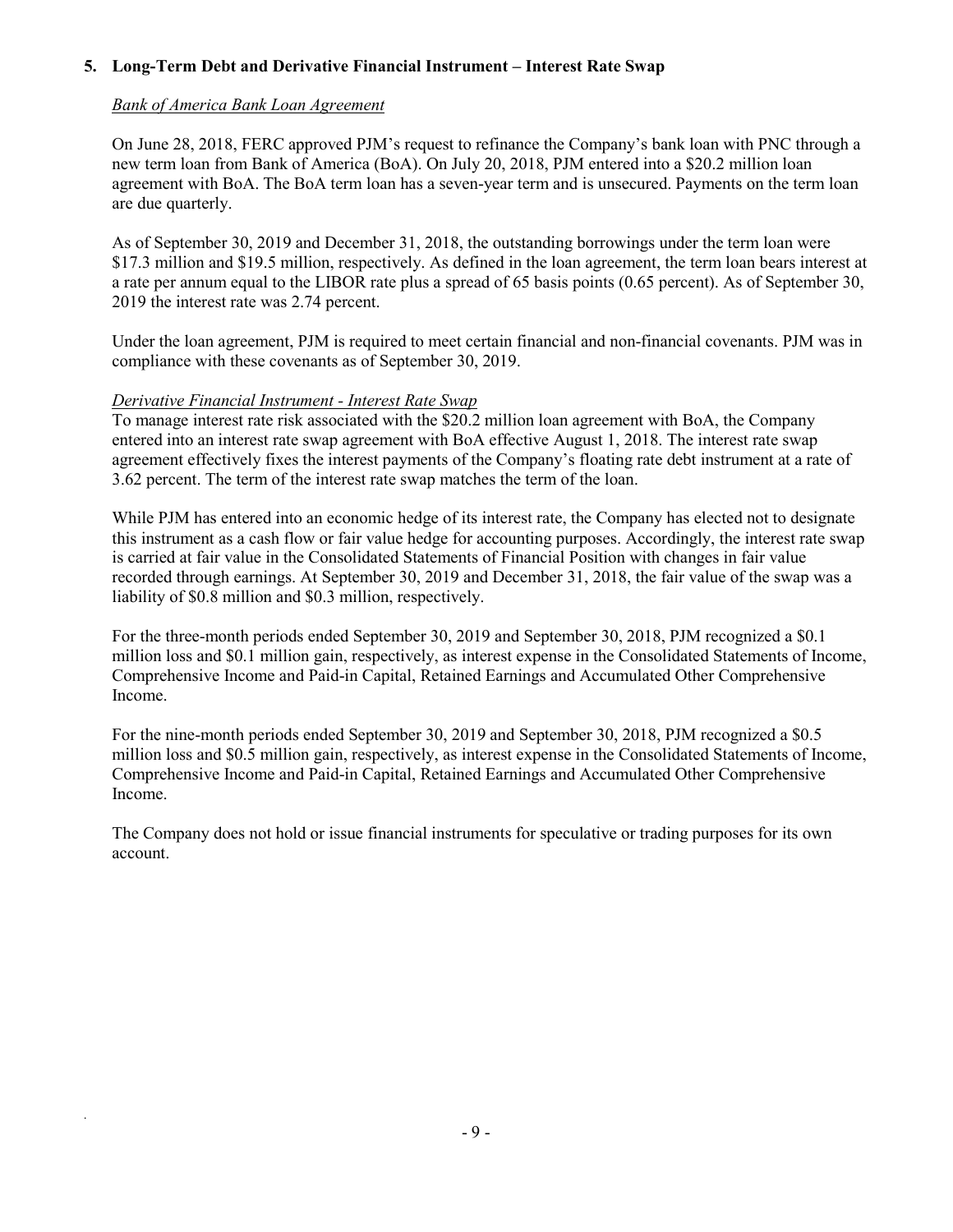# **6. Financial Transmission Rights**

PJM Settlement is the central counterparty to member's pool transactions, which includes financial transmission rights (FTR). As central counterparty, PJM Settlement has flash title pass through the entity when markets settle and as charges and credits are assessed on pool transactions.

A FTR is a financial instrument that enables market participants to reduce their congestion-related price risk when delivering or selling energy on the grid. FTRs provides an economic hedging mechanism against congestion charges that can be transacted by members separately from transmission service.

In PJM Settlement's role as administrator of the FTR market, at auction clearing PJM Settlement is temporarily the counterparty to both the FTR buyer and the FTR seller. PJM Settlement is neither the buyer nor seller of FTRs and does not bear the economic risks and rewards of the financial instrument. Accordingly, FTRs do not present a credit risk to PJM.

For reporting purposes, FTR positions net to zero in the Consolidated Statements of Financial Position and the Consolidated Statements of Income, Comprehensive Income and Paid-in Capital, Retained Earnings and Accumulated Other Comprehensive Income. Because there are ongoing open FTR positions at period end, the Company is disclosing the fair value of these instruments for informational purposes.

The fair value of FTRs as of September 30, 2019, was \$468 million. A total of 285 members are FTR holders related to a total of 3.1 million megawatt-hours. As of September 30, 2019, PJM held \$1.9 billion in collateral related to these FTR transactions. The collateral held is based on the calculated net value of the positions held in each member's FTR portfolio and can be in the form of cash or a letter of credit. The collateral position disclosed reflects the totality of collateral related to the FTR market. Individual member portfolios could have a different level of credit exposure.

Roll-forward of FTR activity for the quarter ended September 30, 2019, consisted of the following.

# **(\$ in millions)**

*.*

| Balance at July 1, 2019             | S | 686   |
|-------------------------------------|---|-------|
| Auction additions                   |   | (67)  |
| Settlement and change in fair value |   | (151) |
| Balance at September 30, 2019       |   | 468   |

On April 1, 2019 the Federal Energy Regulatory Commission (FERC) approved changes to the Company's credit requirements, specifically the adoption of mark-to-auction provisions. Mark-to-auction provides a valuation of the cleared FTR portfolio based on the most recent auction prices and also takes into consideration the value of Auction Revenue Right entitlements allocated to firm transmission service customers. The value of FTRs as of September 30, 2019 under a mark-to-auction model was \$368 million.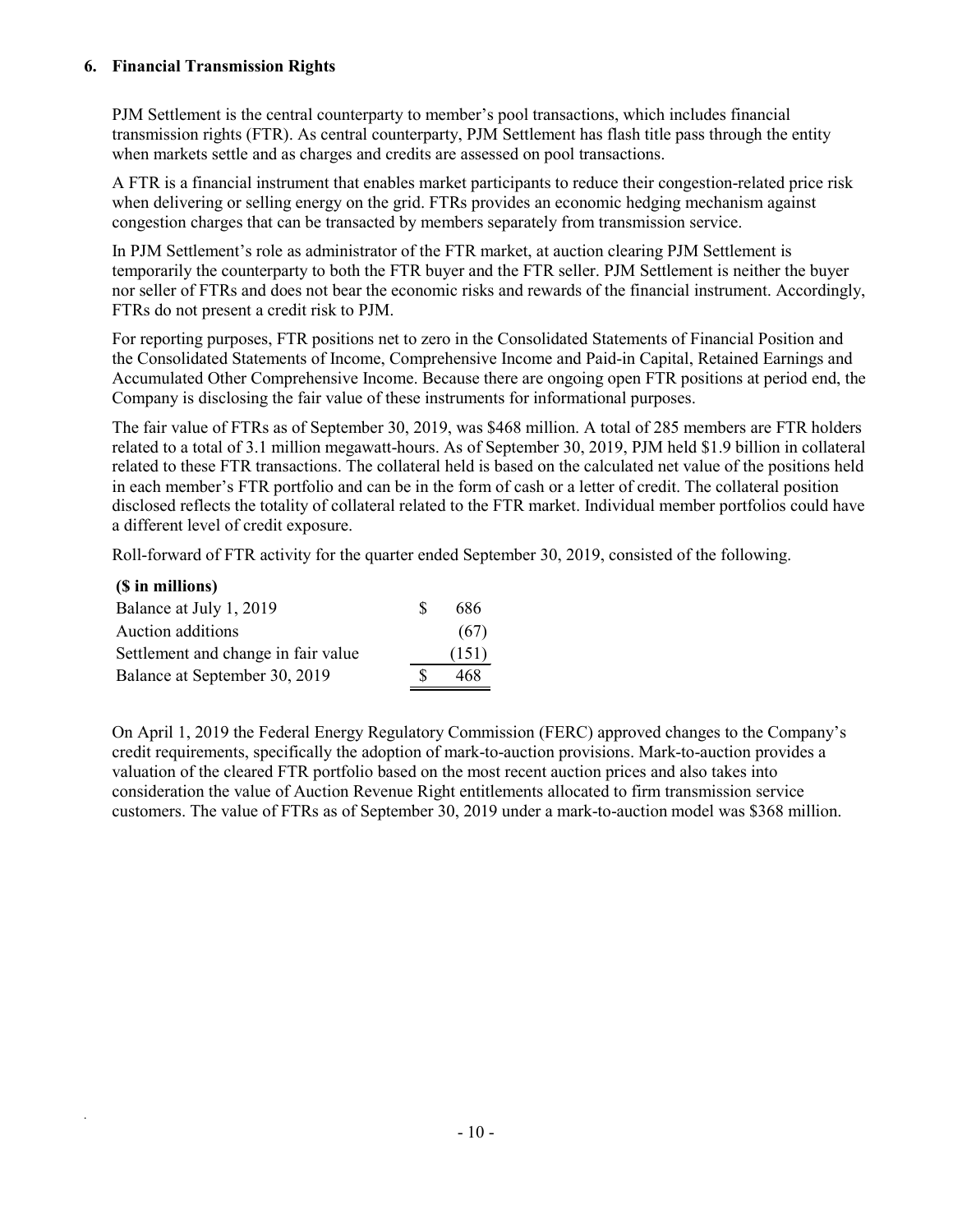### **7. Fair Value Disclosures**

*.*

Fair value is the price that would be received to sell an asset or paid to transfer a liability in an orderly transaction between market participants at the measurement date (exit price). In determining fair values, PJM utilizes market data or assumptions that market participants would use in pricing the asset or liability, including assumptions about risk and the risks inherent in the inputs to the valuation technique. The authoritative guidance pertaining to fair value establishes a fair value hierarchy that prioritizes the inputs used to measure fair value. The hierarchy gives the highest priority to unadjusted quoted prices in active markets for identical assets or liabilities (Level 1 measurement) and the lowest priority to unobservable inputs (Level 3 measurement). The three levels of the fair value hierarchy defined by this guidance are as follows:

**Level 1** – Quoted prices are available in active markets for identical assets or liabilities as of the reporting date. Active markets are those in which transactions for the asset or liability occur in sufficient frequency and volume to provide pricing information on an ongoing basis.

Level 2 – Pricing inputs are other-than quoted prices in active markets included in Level 1, which are directly or indirectly observable as of the reporting date. Level 2 includes those financial instruments that are valued using broker quotes in liquid markets, and other observable pricing data. Level 2 also includes those financial instruments that are valued using internally developed methodologies that have been corroborated by observable market data through correlation or by other means. Significant assumptions are observable in the marketplace throughout the full term of the instrument, can be derived from observable data or are supported by observable levels at which transactions are executed in the marketplace.

**Level 3** – Pricing inputs include significant inputs that are generally less observable than those from objective sources.

PJM utilizes valuation techniques that maximize the use of observable inputs and minimize the use of unobservable inputs. PJM is able to classify fair value balances based on the observability of the inputs. In accordance with the authoritative guidance, financial assets and liabilities are classified in their entirety based on the lowest level of observability for an input that is significant to the fair value measurement. PJM's assessment of the significance of a particular input to the fair value measurement requires the exercise of judgment, and may affect the valuation of fair value assets and liabilities and their placement within the fair value hierarchy levels.

The following table presents PJM's cash and cash equivalents as well as financial assets and liabilities that were accounted for at fair value on a recurring basis as of September 30, 2019 and December 31, 2018 by level within the fair value hierarchy.

| (\$ in millions)          |  |                          |                          |         | September 30, 2019       |                       |       |                       | <b>December 31, 2018</b> |
|---------------------------|--|--------------------------|--------------------------|---------|--------------------------|-----------------------|-------|-----------------------|--------------------------|
|                           |  | <b>Level 1</b>           | <b>Level 2</b>           | Level 3 |                          | <b>Carrying Value</b> |       | <b>Carrying Value</b> |                          |
| Cash and cash equivalents |  | $1.576$ \$               | $\sim$                   |         | $\sim$                   |                       | 1.576 |                       | l,863                    |
| Deposit liabilities       |  | 1.553                    | $\overline{\phantom{0}}$ |         | $\blacksquare$           |                       | 1.553 |                       | l.501                    |
| Derivative liabilities    |  | $\overline{\phantom{a}}$ |                          |         | $\overline{\phantom{a}}$ |                       |       |                       |                          |

The fair value of FTR assets and liabilities for which PJM Settlement is the counterparty for an instant are determined on a recurring basis based on Level 3 inputs within the fair value hierarchy. The valuation model used is based on a three-year weighted average of historical location marginal price by month by node. The model also calculates historical values for on-peak, off-peak and 24-hour FTRs. For reporting purposes, these positions net to zero in the Consolidated Statements of Financial Position and the Consolidated Statements of Income, Comprehensive Income and Paid-in Capital, Retained Earnings and Accumulated Other Comprehensive Income and are not presented in the table above.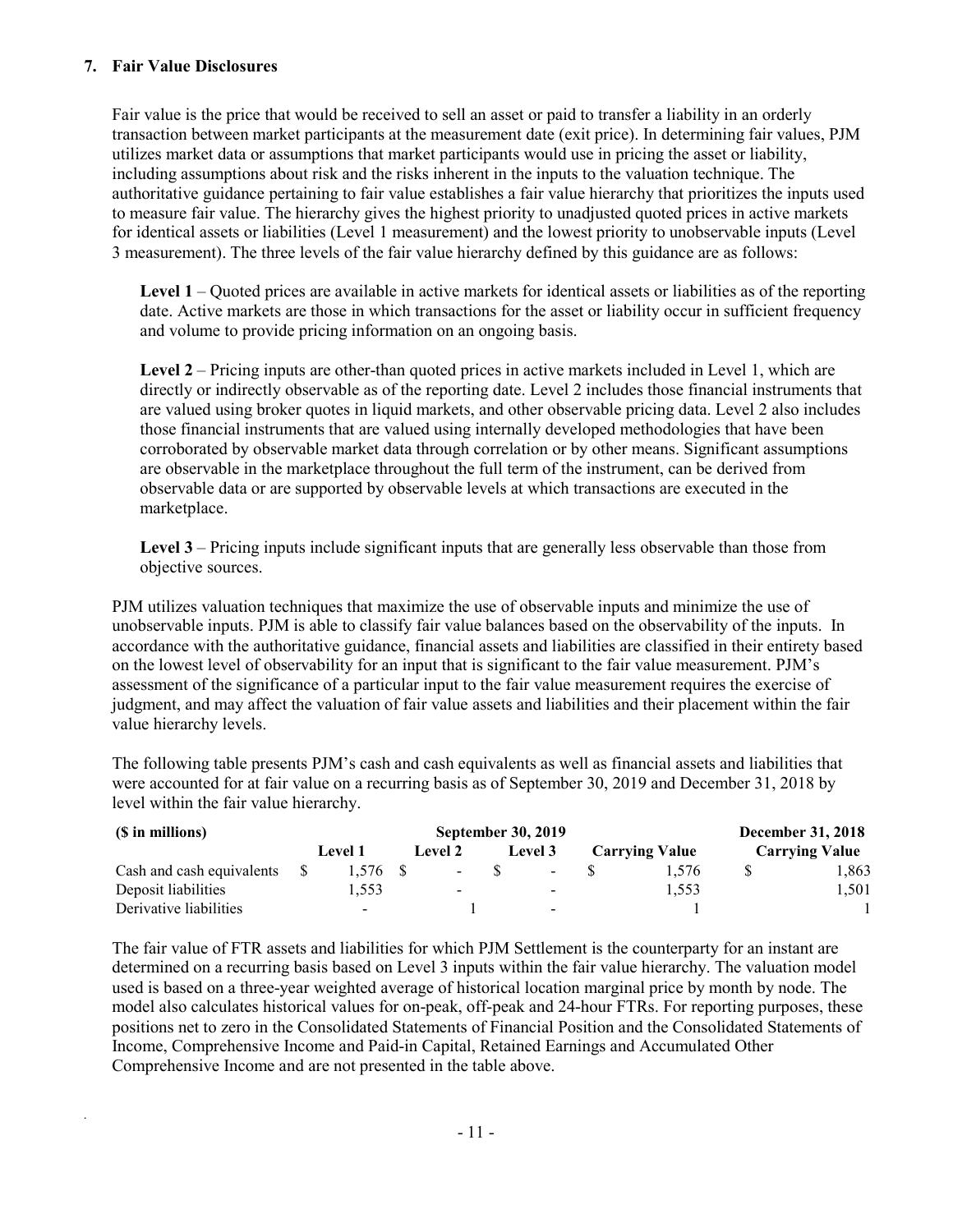### **8. Income Taxes**

*.*

The income tax rate on PJM's operating activities differed from the federal statutory rate as follows:

|                                                  | September 30, |       |  |      |  |
|--------------------------------------------------|---------------|-------|--|------|--|
|                                                  |               | 2019  |  | 2018 |  |
| Income tax expense at the federal statutory rate |               | 558   |  | 245  |  |
| Increase (decrease) resulting from:              |               |       |  |      |  |
| Change in valuation allowance                    |               | (8)   |  | (12) |  |
| Permanent differences                            |               | 348   |  | 145  |  |
| State income taxes, net of federal tax benefit   |               | 392   |  | 163  |  |
| Other                                            |               | 145   |  | 134  |  |
| Income tax expense                               |               | 1.435 |  | 675  |  |

PJM and its subsidiaries file a U.S. consolidated federal income tax return and consolidated or separate company tax returns in various states, including of the state of Pennsylvania. The tax years subsequent to 2014 remain open to examination by the United States Internal Revenue Service and generally, the tax years subsequent to 2014 remain open to examination by various state taxing authorities. There are no ongoing audits at this time.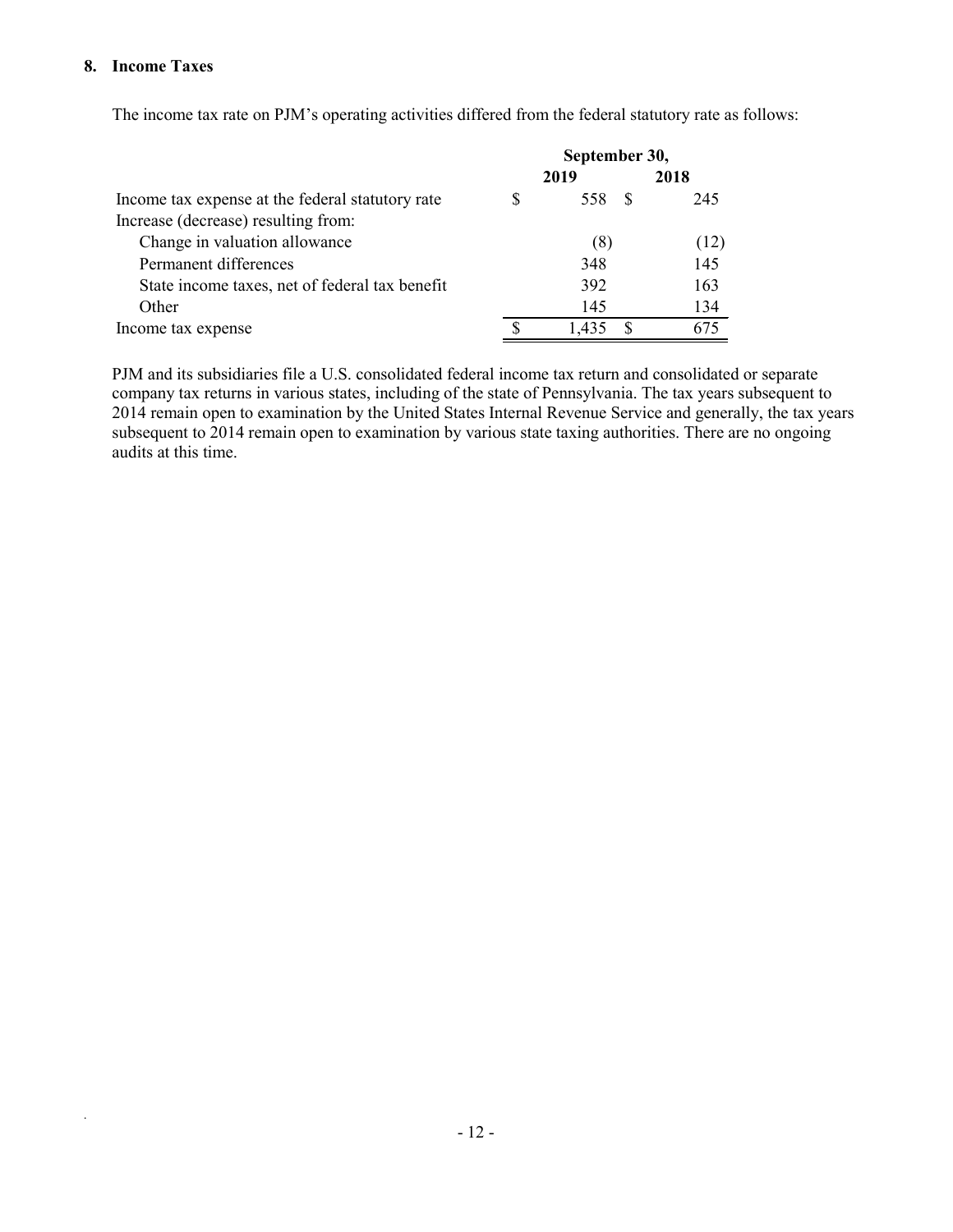### **9. Benefit Plans**

*.*

The schedules that follows shows the components of net periodic pension and postretirement health care costs for the three-month and nine-month periods ended September 30, 2019 and September 30, 2018.

|                                           | <b>Pension Benefits</b> |                  |  |         |   |             |  |      | <b>Other Postretirement</b> |       |  |       |  |
|-------------------------------------------|-------------------------|------------------|--|---------|---|-------------|--|------|-----------------------------|-------|--|-------|--|
| <b>Components of Net Periodic Benefit</b> |                         | <b>Oualified</b> |  |         |   | <b>SERP</b> |  |      | <b>Benefits</b>             |       |  |       |  |
| Cost, July 1 to September 30              |                         | 2019             |  | 2018    |   | 2019        |  | 2018 | 2019                        |       |  | 2018  |  |
| Service cost                              |                         | 2,389            |  | 2,696   | S | 87          |  | 92   | S                           | 375   |  | 421   |  |
| Interest cost                             |                         | 2,439            |  | 2,250   |   | 80          |  | 68   |                             | 594   |  | 573   |  |
| Expected return on assets                 |                         | (3,331)          |  | (3,718) |   |             |  |      |                             | (181) |  | (167) |  |
| Prior service cost / (gain)               |                         | (4)              |  | (5)     |   | 2           |  |      |                             | (322) |  | (322) |  |
| Actuarial loss $/$ (gain)                 |                         | 628              |  | 542     |   |             |  | 91   |                             | (158) |  | (14)  |  |
| Total net periodic benefit cost           |                         | 2.121            |  | 1,765   |   | 240         |  | 253  |                             | 308   |  | 491   |  |

|                                           |                  | <b>Pension Benefits</b> |  |              | <b>Other Postretirement</b> |     |  |                 |  |       |
|-------------------------------------------|------------------|-------------------------|--|--------------|-----------------------------|-----|--|-----------------|--|-------|
| <b>Components of Net Periodic Benefit</b> | <b>Oualified</b> |                         |  |              | <b>SERP</b>                 |     |  | <b>Benefits</b> |  |       |
| Cost, January 1 to September 30           | 2018<br>2019     |                         |  | 2018<br>2019 |                             |     |  | 2019            |  | 2018  |
| Service cost                              | 7.187            | 8.261                   |  | 260          |                             | 272 |  | 1,118           |  | 1,274 |
| Interest cost                             | 7.289            | 6,764                   |  | 237          |                             | 203 |  | 1,785           |  | 1,705 |
| Expected return on assets                 | (10,002)         | (11,162)                |  |              |                             |     |  | (544)           |  | (500) |
| Prior service cost / (gain)               | (14)             | (14)                    |  |              |                             |     |  | (965)           |  | (965) |
| Actuarial loss / (gain)                   | 1.831            | 1,663                   |  | 200          |                             | 257 |  | (468)           |  | (69)  |
| Total net periodic benefit cost           | 6.291            | 5,512                   |  | 702          |                             | 737 |  | 926             |  | .445  |

For both of the three-month periods ended September 30, 2019 and September 30, 2018, \$0.2 million of total pension and postretirement benefits expense were included in capitalized project costs, respectively.

For both of the nine-month periods ended September 30, 2019 and September 30, 2018, \$0.5 million of total pension and postretirement benefits expense were included in capitalized project costs, respectively.

The following schedule shows the assumptions used to calculate the pension and postretirement benefit obligations for as of September 30, 2019 and September 30, 2018.

|                                | <b>Pension Benefits</b> |          | <b>Postretirement Benefits</b> |          |
|--------------------------------|-------------------------|----------|--------------------------------|----------|
|                                | 2019                    | 2018     | 2019                           | 2018     |
| Discount rate                  | 4.30%                   | 3.70%    | 4.30%                          | 3.70%    |
| Expected return on plan assets | $6.40\%$                | $6.60\%$ | $6.40\%$                       | $6.60\%$ |
| Rate of compensation increase  | 4.50%                   | 4.50%    | N/A                            | N/A      |
| Medical care cost trend rate   |                         |          |                                |          |
| Current (Pre-65)               |                         |          | 5.92%                          | $6.17\%$ |
| Current (Post-65)              |                         |          | 6.48%                          | 6.93%    |
| Ultimate (Pre-65)              |                         |          | 4.46%                          | 4.46%    |
| Ultimate (Post-65)             |                         |          | 4.45%                          | 4.45%    |
| Years to ultimate              |                         |          | 19                             | 20       |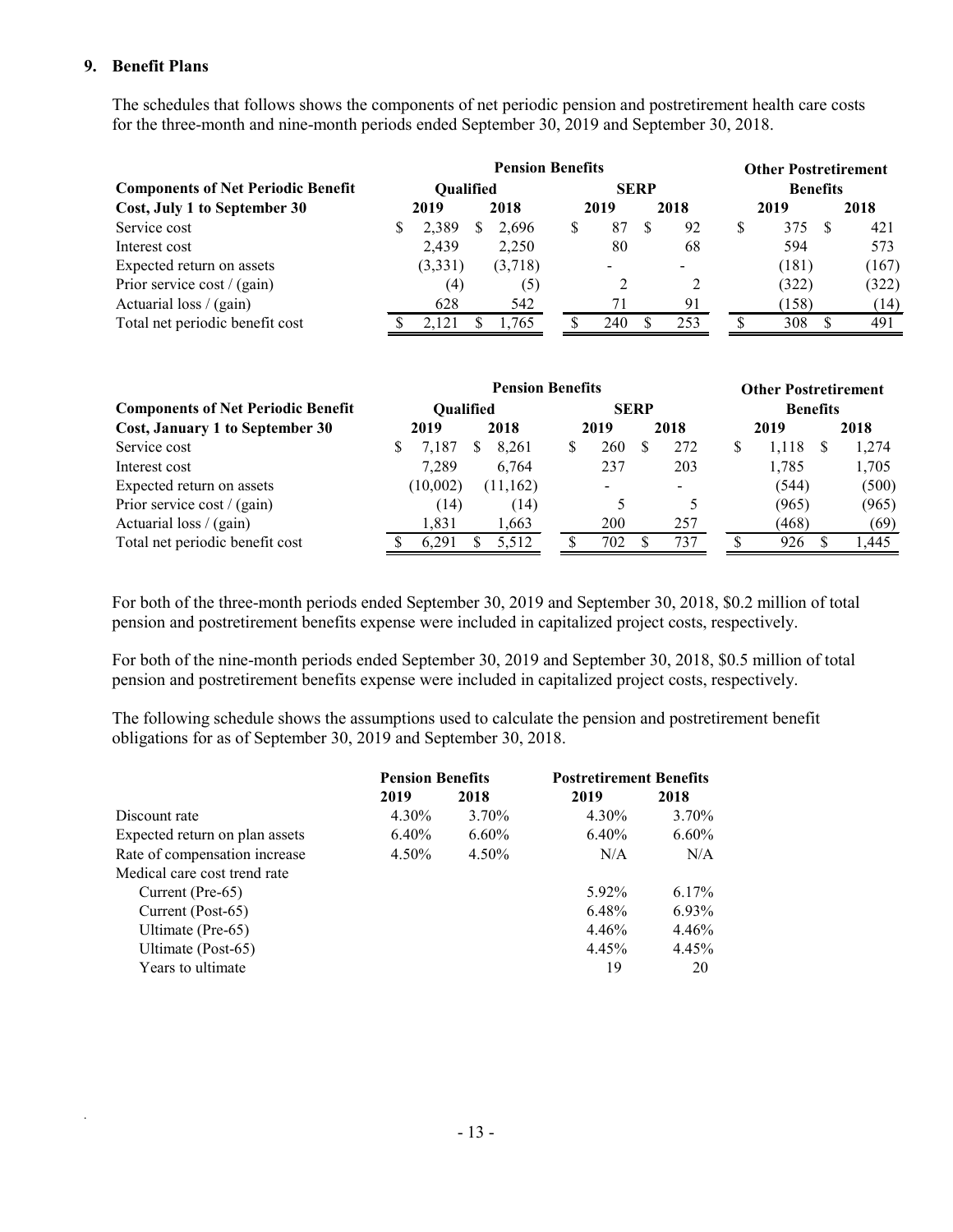# **Other Items**

# *Marginal Line Loss Surplus Payment Reallocation*

Between July 17, 2012, and July 20, 2012, fourteen companies defaulted on payment obligations totaling \$28 million, net of collateral held by PJM. These obligations resulted from reallocations for previously ordered, and provided, refunds made to certain market participants for billing adjustments related to the marginal line loss payment surplus allocation methodology under the Amended and Restated Operating Agreement of PJM (Operating Agreement) and the Tariff, which was ordered by FERC in an order issued in Docket No. EL08-14 on July 21, 2011. PJM Settlement filed 2 complaints in civil action alleging breach of contract in the state of Delaware against former members. The first complaint, filed on November 7, 2012, naming City Power Marketing, LLC, Energy Endeavors, LLC, Energy Endeavors, LP and Crane Energy, LP, seeks the recovery of approximately \$23 million owed to PJM Settlement. The second complaint, filed on December 6, 2012, naming Round Rock Energy, LLC; Round Rock Energy, LP; Huntrise Energy Fund, LLC; and certain named principals individually, seeks the recovery of approximately \$4 million.

Several parties affected by FERC's underlying ruling in this matter sought judicial review of FERC's decision in the United States Court of Appeals for the District of Columbia Circuit and, in the ruling issued in August 2013, the court of appeals directed FERC to provide additional support for its determination to recoup the previously ordered refunds. On or about November 7, 2016, FERC filed an unopposed motion and requested the court of appeals to remand the recoupment order. Accordingly, the court granted FERC's motion and remanded the recoupment order on November 9, 2016, to FERC. On June 20, 2019, FERC issued an Order on Voluntary Remand and Granting Rehearing ("June 20 Remand Order") finding that previously-ordered refunds were appropriate and reversing its prior determinations to the contrary. As a result, PJM is directed to pay additional refunds of misallocated marginal line loss over-collection amounts to those Financial Marketers that engaged in Up-To-Congestion transactions. On July 22, 2019, American Municipal Power, Inc. ("AMP") filed a request for rehearing on FERC's June 20 Remand Order requesting that FERC reinstate the determinations made in its prior orders. On October 28, 2019, FERC issued an order denying AMP's rehearing request. PJM Settlement, Inc. has started its determination of the amounts of refunds and plans to notify market participants of the additional funds to be collected and credits which will be provided during first quarter 2020.

The collection actions referenced above remain stayed in the Delaware courts until such time as a final order is received on any appeals of FERC's orders in this matter. The outcome of these additional refunds is not anticipated to have a material adverse effect on PJM's financial position, results of operations or cash flow.

### *TranSource Matter*

*.*

On June 23, 2015, TranSource, LLC (TranSource) filed a complaint (Complaint) against PJM with FERC. In the Complaint, TranSource asked FERC to order PJM to provide work papers used to determine the cost estimates for each individual system upgrade specified in System Impact Studies and to suspend all Tariff deadlines otherwise applicable to its Incremental Auction Revenue Rights (IARR) request, pending receipt of the demanded information. On September 24, 2015, FERC issued an order setting the Complaint for a trialtype evidentiary hearing. On February 10, 2016, TranSource filed an amendment to the Complaint (the Amended Complaint). In the Amended Complaint, TranSource claims it incurred \$72 million in lost profit opportunities from monthly IARRs during calendar year 2015 plus continuing losses of approximately \$6 million per month going forward.

On January 19, 2018, the Administrative Law Judge issued an initial decision finding that PJM's practices used to process TranSource's Upgrade Requests during the System Impact Study phase were nontransparent; and the impact of the system impact study phase, as applicable to TranSource, was discriminatory under the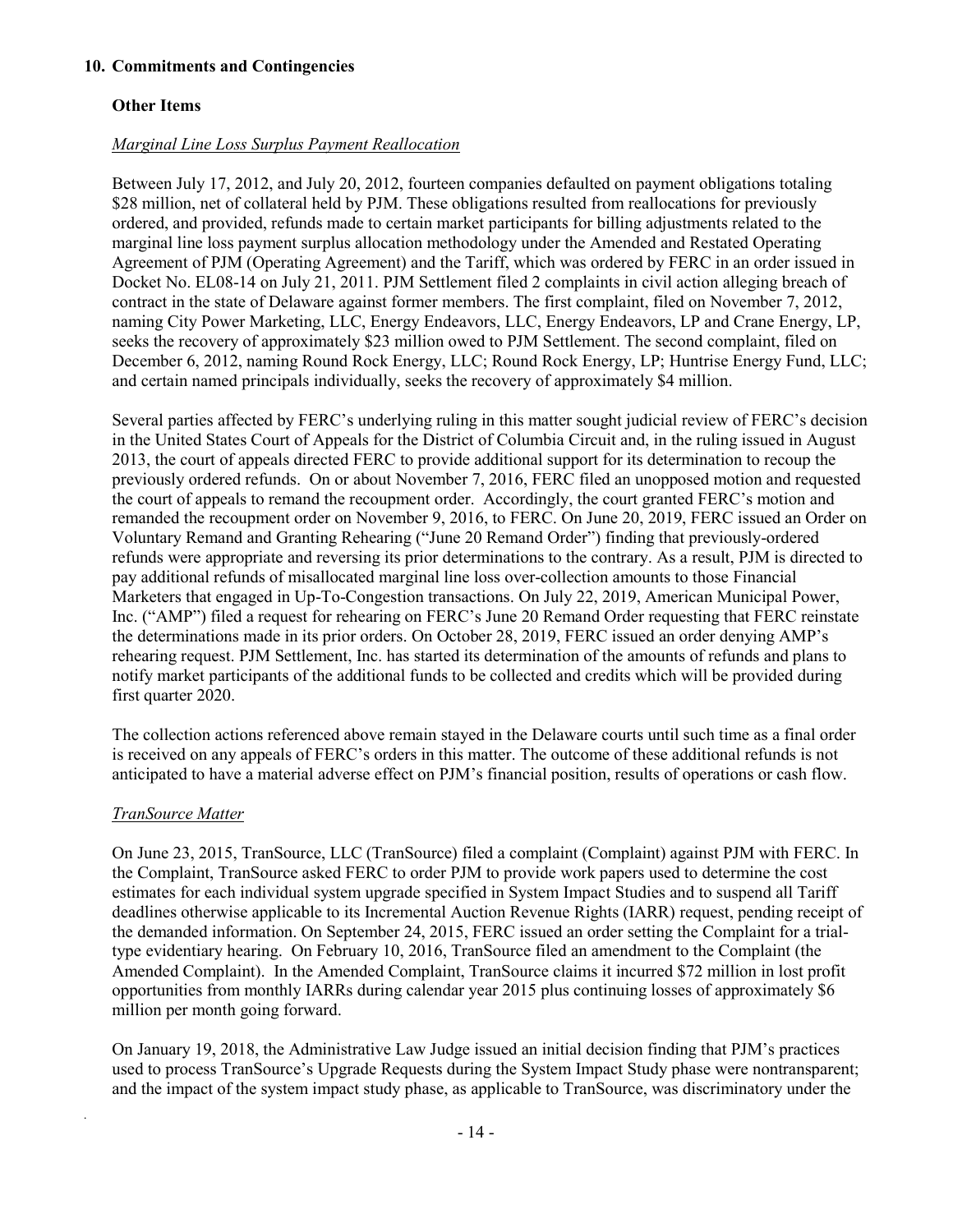Federal Power Act and therefore unjust and unreasonable. TranSource was granted limited relief, ordering PJM to restore TranSource's original queue position and refund the \$0.15 million paid by TranSource for the study of its upgrade request. All other requests for relief were denied. PJM filed a brief on exceptions on February 20, 2018. A final decision will be issued by the Commission after considering all exception briefs filed.

Separate from the Complaint pending before FERC, TranSource commenced a civil action against PJM and four PJM transmission owners in the Montgomery County Pennsylvania Court of Common Pleas. This action has been removed to federal district court and all proceedings in the civil action are stayed pending the conclusion of the proceedings before the FERC, including the conclusion of any appeals and the expiration of the period for filing any appeals.

PJM does not believe that these matters will have a material adverse effect on its financial position, results of operations or cash flow.

# *Credit Matter*

On June 21, 2018, GreenHat Energy, LLC defaulted on its obligations related to its FTR portfolio, which includes positions applicable to the current planning year as well as the 2019–2020 and 2020–2021 planning years. The default allocation assessments to the non-defaulting members for the period June 2018 through September 2019 were \$130.6 million and may change to liquidated costs. On January 30, 2019, FERC denied PJM's waiver requesting to only offer the August 2018 defaulted FTRs for liquidation in the FTR auction conducted in July 2018. PJM has requested FERC to stay implementation of that denial and has requested rehearing and clarification of FERC's denial of PJM's waiver request. In June 2019, FERC issued an order on clarification and set the matter for a paper hearing and settlement judge procedures. The parties submitted a settlement with FERC on October 9, 2019 that resolves all issues in this proceeding and would avoid the recalculation and rebilling on past default charges. PJM and the settling parties are awaiting FERC action on the settlement. PJM cannot predict the future default allocation assessments resulting from this default. The aggregate payment default of this member, net of collateral held, will be billed to the non-defaulting members in accordance with the default allocation assessment formula in the Operating Agreement. PJM has implemented significant FTR credit policy enhancements in both 2018 and 2019. The outcome of the default is not anticipated to have a material adverse effect on PJM's financial position, results of operations or cash flow.

# **Legal**

*.*

PJM is routinely involved in legal actions. In the opinion of management, none of these matters will have a material adverse effect, if any, on the financial position, results of operations or liquidity of PJM.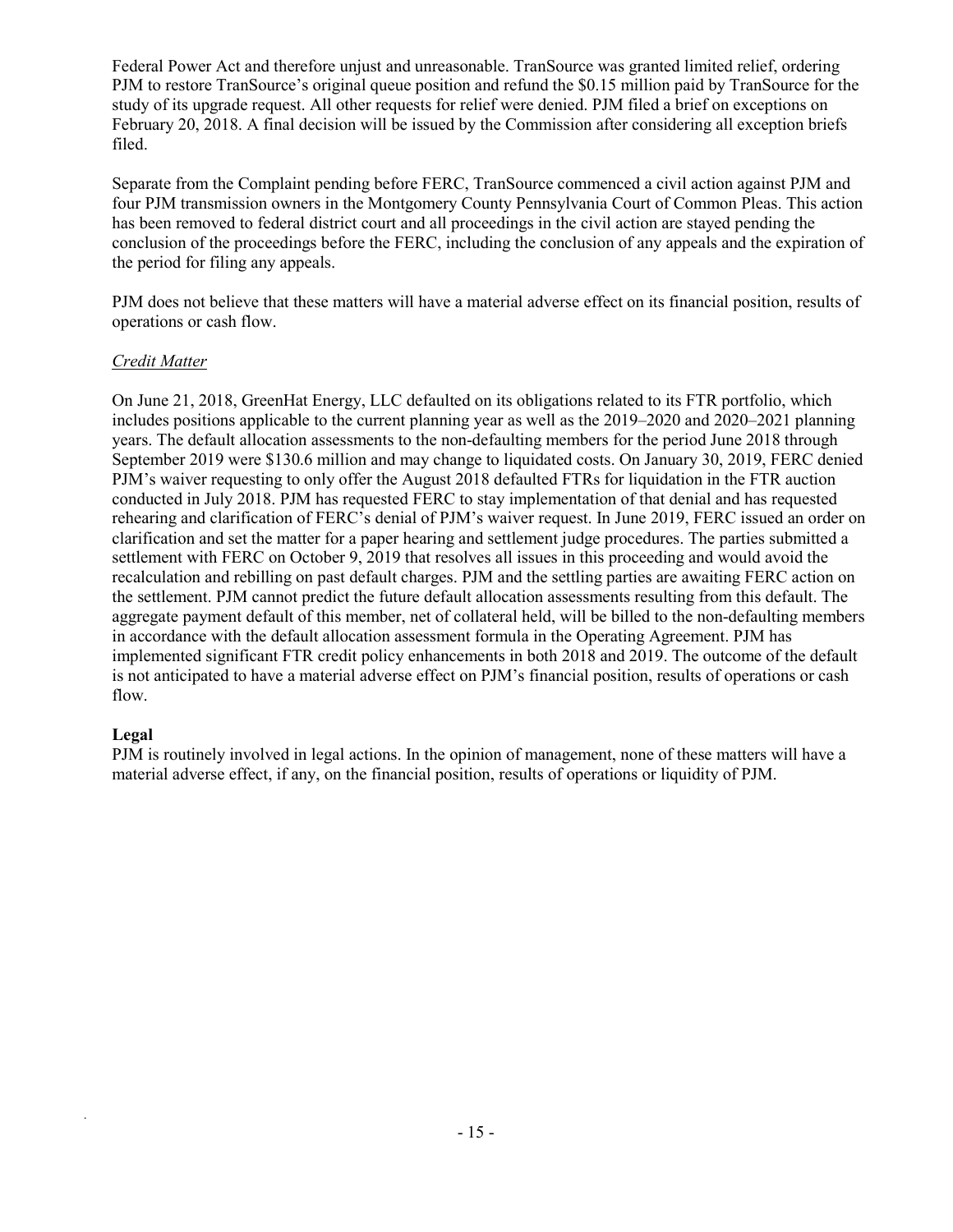### **Part I. FINANCIAL INFORMATION (continued)**

# **ITEM 2. MANAGEMENT'S DISCUSSION AND ANALYSIS OF FINANCIAL CONDITION AND RESULTS OF OPEARTIONS**

### **Forward-Looking Statements**

In addition to the historical information presented throughout this report, there are forward-looking statements that reflect management's expectations for the future. Sometimes the words "estimate," "plan," "expect," "believe," or similar expressions will be used to identify such forward-looking statements. These forward-looking statements are based on current expectations. These statements are not guarantees of future performance and are subject to certain risks and uncertainties.

Many factors could cause actual results to differ materially from these statements. These factors include, but are not limited to, the results of regulatory proceedings, the conditions of the capital markets, interest rates, actuarial assumptions, availability of credit, liquidity and general economic conditions; changes in accounting principles and practices; acts of terrorists; the actions of adjacent control areas and other Regional Transmission Organizations (RTOs); and other operational conditions that could arise on the power system. For a description of these and other factors that may cause actual results to differ, reference is made hereby to PJM Interconnection L.L.C.'s (PJM or the Company) Consolidated Financial Statements, Notes thereto and other documents filed by the Company from time to time with the Federal Energy Regulatory Commission (FERC).

These forward-looking statements represent PJM's estimates and assumptions only as of the date of this report, and PJM assumes no responsibility to update these forward-looking statements.

# **Results of Operations**

### *Revenues and Expenses*

PJM's service fees increased \$3.6 million, or 4 percent, to \$86.8 million for the three-month period ended September 30, 2019 as compared with the three-month period ended September 30, 2018; and increased \$9.1 million, or 4 percent, to \$243.2 million for the nine-month period ended September 30, 2019 as compared with the nine-month period ended September 30, 2018. The variance in service fees is principally due to a 2.5 percent increase in the composite stated-rate on January 1, 2019 and increased bidding activity under the various PJM auctions. Transmission volumes for the three-month and nine-month periods ended September 30, 2019 were 228 terawatt hours (TWhs) and 628 TWhs as compared with 228 TWhs and 635 TWhs for the three-month and ninemonth periods ended September 30, 2018.

Total expenses, excluding FERC fees, study and interconnection services, interest expense, and income taxes, decreased \$3.0 million, or 4 percent, to \$69.9 million for the three-month period ended September 30, 2019 as compared with the three-month period ended September 30, 2018. Total expenses, excluding FERC fees, study and interconnection services, interest expense, and income taxes, increased \$2.8 million, or 1 percent, to \$220.6 million for the nine-month period ended September 30, 2019 as compared with the nine-month period ended September 30, 2018. The decrease in expenses in third quarter 2019 resulted primarily from a decrease in depreciation and amortization primarily due to a lower fixed asset balance period over period. The decrease in expense was offset by incremental costs associated with employee retirements that are one time in nature along with increased outside services.

### *Liquidity and Capital Resources*

*.*

PJM has a revolving credit agreement with PNC Bank for \$150 million, which expires on January 31, 2020 and can be extended automatically through February 28, 2021. The facility is unsecured and is available to fund shortterm cash obligations. At September 30, 2019, \$13.3 million was outstanding under the revolving credit agreement.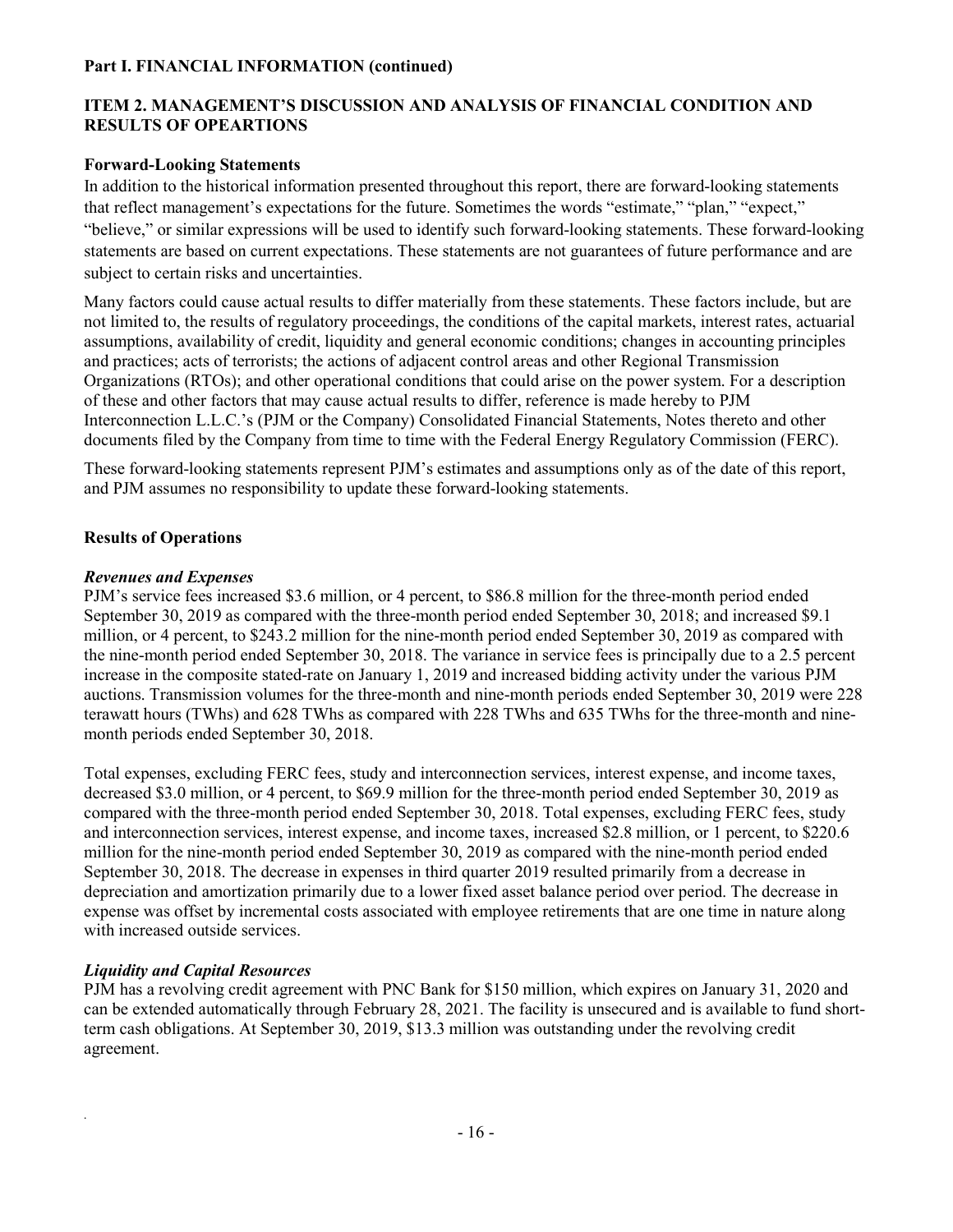On June 28, 2018, FERC approved PJM's application to refinance the Company's existing bank loan with PNC with a new term loan at Bank of America (BoA). On July 20, 2018, PJM entered into a \$20.2 million loan agreement with BoA. The BoA term loan has a seven-year term and is unsecured. At September 30, 2019, the outstanding borrowings under the term loan were \$17.3 million.

# **Risks and Uncertainties**

PJM does not provide forecasts of future financial performance. While PJM management is optimistic about the Company's long-term prospects, the following issues and uncertainties, among others, should be considered in evaluating its outlook.

# *Credit Risks*

*.*

PJM bills and collects its operating expenses monthly from its members. Payment of all operating expense bills is due from PJM's members three business days after the month-end bill is issued by PJM, generally within the first two weeks of each month. For the nine-month period ended September 30, 2019, approximately 55 percent of PJM's operating expenses were billed to 19 of its members, each of which either has an investment-grade credit rating according to at least one of the three major rating services or has provided a guaranty from an affiliate with an investment-grade rating. In the event of default of any PJM members, PJM has the right to bill the remaining PJM members a ratable portion of the operating expenses previously billed to the defaulting member.

In accordance with PJM's credit policy, PJM obtains collateral from certain members in order to secure their credit positions. The collateral can be in the form of a cash deposit or letter of credit. Corporate guaranties are also accepted from creditworthy affiliates to fulfill certain credit requirements.

# *Marginal Line Loss Surplus Payment Reallocation*

Between July 17, 2012, and July 20, 2012, fourteen companies defaulted on payment obligations totaling \$28 million, net of collateral held by PJM. These obligations resulted from reallocations for previously ordered, and provided, refunds made to certain market participants for billing adjustments related to the marginal line loss payment surplus allocation methodology under the Amended and Restated Operating Agreement of PJM (Operating Agreement) and the Tariff, which was ordered by FERC in an order issued in Docket No. EL08-14 on July 21, 2011. PJM Settlement filed 2 complaints in civil action alleging breach of contract in the state of Delaware against former members. The first complaint, filed on November 7, 2012, naming City Power Marketing, LLC, Energy Endeavors, LLC, Energy Endeavors, LP and Crane Energy, LP, seeks the recovery of approximately \$23 million owed to PJM Settlement. The second complaint, filed on December 6, 2012, naming Round Rock Energy, LLC; Round Rock Energy, LP; Huntrise Energy Fund, LLC; and certain named principals individually, seeks the recovery of approximately \$4 million.

Several parties affected by FERC's underlying ruling in this matter sought judicial review of FERC's decision in the United States Court of Appeals for the District of Columbia Circuit and, in the ruling issued in August 2013, the court of appeals directed FERC to provide additional support for its determination to recoup the previously ordered refunds. On or about November 7, 2016, FERC filed an unopposed motion and requested the court of appeals to remand the recoupment order. Accordingly, the court granted FERC's motion and remanded the recoupment order on November 9, 2016, to FERC. On June 20, 2019, FERC issued an Order on Voluntary Remand and Granting Rehearing ("June 20 Remand Order") finding that previously-ordered refunds were appropriate and reversing its prior determinations to the contrary. As a result, PJM is directed to pay additional refunds of misallocated marginal line loss over-collection amounts to those Financial Marketers that engaged in Up-To-Congestion transactions. On July 22, 2019, American Municipal Power, Inc. ("AMP") filed a request for rehearing on FERC's June 20 Remand Order requesting that FERC reinstate the determinations made in its prior orders. On October 28, 2019, FERC issued an order denying AMP's rehearing request. PJM Settlement, Inc. has started its determination of the amounts of refunds and plans to notify market participants of the additional funds to be collected and credits which will be provided during first quarter 2020.